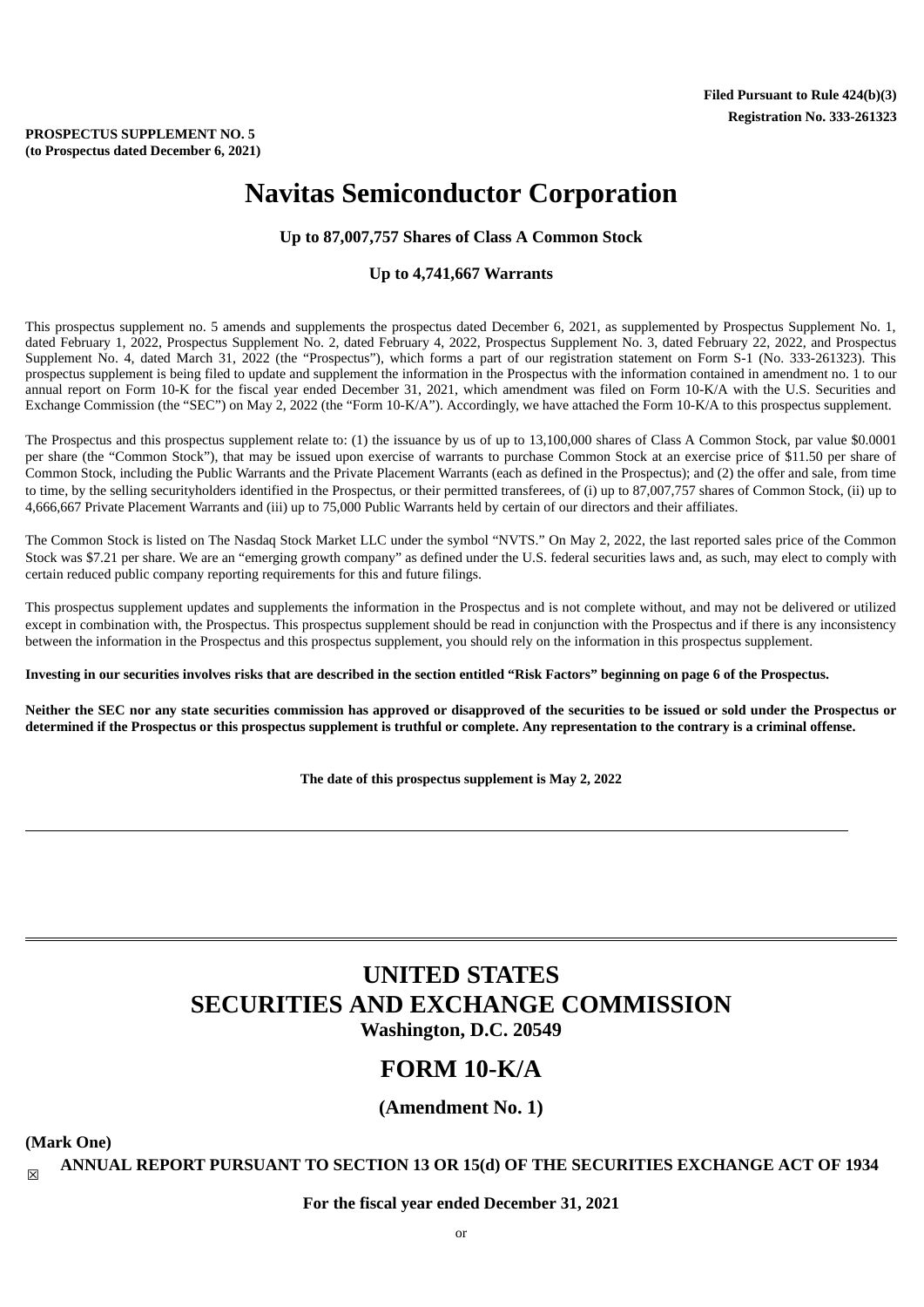☐ **TRANSITION REPORT PURSUANT TO SECTION 13 OR 15(d) OF THE SECURITIES EXCHANGE ACT OF 1934**

For the transition period from to

Commission file number: **001-39755**

# **Navitas Semiconductor Corporation**

(Exact name of registrant as specified in its charter)

| <b>Delaware</b>                              |                                                    | 85-2560226                     |
|----------------------------------------------|----------------------------------------------------|--------------------------------|
| (State or other jurisdiction of              |                                                    | (I.R.S. Employer)              |
| incorporation or organization)               |                                                    | Identification No.)            |
| 22 Fitzwilliam Square South                  | <b>D02 FH68</b>                                    |                                |
| Dublin, Ireland                              |                                                    |                                |
| (Address of Principal Executive Offices)     |                                                    | (Zip Code)                     |
|                                              | (844) 654-2642                                     |                                |
|                                              | Registrant's telephone number, including area code |                                |
| stered pursuant to Section 12(b) of the Act: |                                                    |                                |
| Title of each class                          | $T_{radina}$ $Sumbolo$                             | Namo of oach ovehange on which |

| Title of each class                                                                                                          | Trading Symbol(s) | Name of each exchange on which registered                                                                                                                  |
|------------------------------------------------------------------------------------------------------------------------------|-------------------|------------------------------------------------------------------------------------------------------------------------------------------------------------|
| <b>Class A Common Stock,</b><br>par value \$0.0001 per share                                                                 | <b>NVTS</b>       | <b>Nasdaq Stock Market LLC</b>                                                                                                                             |
| Securities registered pursuant to Section $12(g)$ of the Act: <b>None</b>                                                    |                   |                                                                                                                                                            |
| Indicate by check mark if the registrant is a well-known seasoned issuer, as defined in Rule 405 of the Securities Act.      |                   | $\Box$ Yes $\boxtimes$ No                                                                                                                                  |
| Indicate by check mark if the registrant is not required to file reports pursuant to Section 13 or Section 15(d) of the Act. |                   | $\Box$ Yes $\boxtimes$ No                                                                                                                                  |
|                                                                                                                              |                   | Indicate by check mark whether the registrant (1) has filed all reports required to be filed by Section 13 or 15(d) of the Securities Exchange Act of 1934 |

during the preceding 12 months (or for such shorter period that the registrant was required to file such reports), and (2) has been subject to such filing requirements for the past 90 days. ☒ Yes ☐ No

Indicate by check mark whether the registrant has submitted electronically every Interactive Data File required to be submitted pursuant to Rule 405 of Regulation S-T (§ 232.405 of this chapter) during the preceding 12 months (or for such shorter period that the registrant was required to submit such files).

Securities regi

 $\boxtimes$  Yes  $\Box$  No

Indicate by check mark whether the registrant is a large accelerated filer, an accelerated filer, a non-accelerated filer, or a smaller reporting company, or an emerging growth company. See the definitions of "large accelerated filer," "accelerated filer," "smaller reporting company," and "emerging growth company" in Rule 12b-2 of the Exchange Act.

| Large accelerated filer |   | Accelerated filer         |   |
|-------------------------|---|---------------------------|---|
| Non-accelerated filer   | 冈 | Smaller reporting company | 冈 |
|                         |   | Emerging growth company   | 冈 |

If an emerging growth company, indicate by check mark if the registrant has elected not to use the extended transition period for complying with any new or revised financial accounting standards provided pursuant to Section 13(a) of the Exchange Act.  $\Box$ 

Indicate by check mark whether the registrant has filed a report on and attestation to its management's assessment of the effectiveness of its internal control over financial reporting under Section 404(b) of the Sarbanes-Oxley Act (15 U.S.C. 7262(b)) by the registered public accounting firm that prepared or issued its audit report.  $\Box$ 

Indicate by check mark whether the registrant is a shell company (as defined in Rule 12b-2 of the Act). Yes  $\Box$  No  $\boxtimes$ 

The aggregate market value of the voting and non-voting common equity held by non-affiliates of the registrant (then named Live Oak Acquisition Corp. II) as of June 30, 2021, the last business day of the registrant's most recently completed second fiscal quarter, was \$250,976,000. The registrant's business combination with Navitas Semiconductor Limited was consummated on October 19, 2021.

<span id="page-1-0"></span>Indicate the number of shares outstanding of each of the registrant's classes of common stock, as of the latest practicable date: 122,864,987 shares of Class A Common Stock and 0 shares of Class B Common Stock were outstanding at March 29, 2022.

#### DOCUMENTS INCORPORATED BY REFERENCE

None.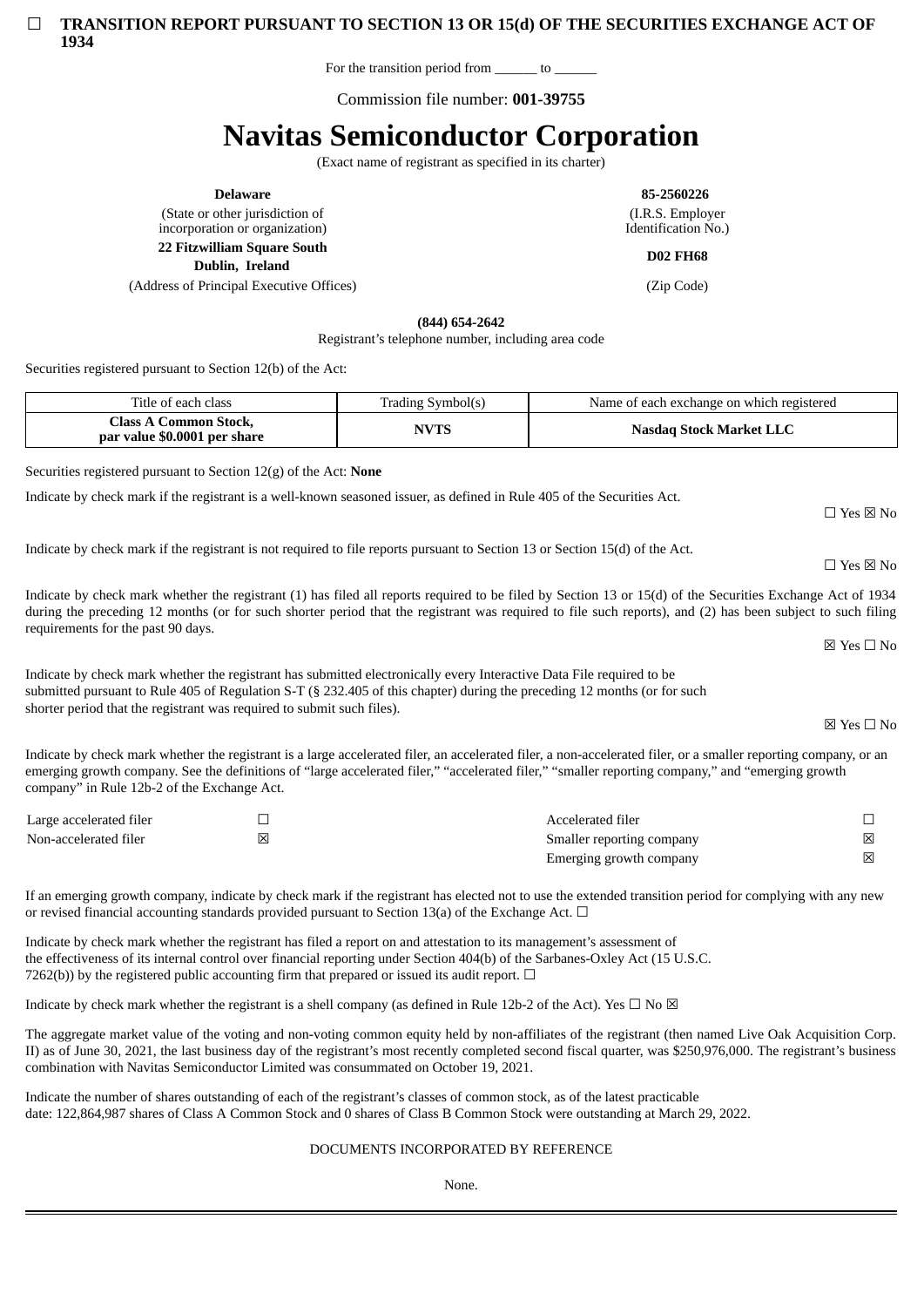#### **EXPLANATORY NOTE**

In accordance with General Instruction G(3) to Form 10-K, we are filing this amendment on Form 10-K/A solely for the purpose of including the items comprising Part III of Form 10-K. We are not amending or modifying any financial or other information included in Parts I and II or any exhibits of our original annual report on Form 10-K for the fiscal year ended December 31, 2021, which we filed with the SEC on March 31, 2022. Part III information was omitted from our original Form 10-K in reliance on General Instruction G(3), which permits that information to be incorporated by reference from a registrant's definitive proxy statement if the proxy statement is filed within 120 days after fiscal year-end. The reference on the cover page of our original Form 10-K to such incorporation by reference has been deleted, and this amendment amends and restates in their entirety the cover page and Items 10 through 14 of Part III of our original Form 10-K. We are also amending Item 15 and the Exhibit Index to include currently dated certifications of our CEO and CFO.

Except as described above, this Form 10-K/A does not modify or update our original Form 10-K (including exhibits). Also, except as specifically described herein, this amendment does not describe events occurring after our filing of the original Form 10-K, or modify or update disclosures in the original Form 10-K (including exhibits) affected by such subsequent events. This amendment should be read in conjunction with the original Form 10-K and other filings we have made with the SEC.

### **TERMINOLOGY**

<span id="page-2-0"></span>On October 19, 2021, as part of a series of related transactions we refer to as the "Business Combination," the registrant (f/k/a Live Oak Acquisition Corp. II) acquired all of the equity interests of Navitas Semiconductor Limited, an Irish private company domesticated in Delaware as Navitas Semiconductor Ireland, LLC ("Legacy Navitas"), and changed the name of the registrant to Navitas Semiconductor Corporation. For more information about the Business Combination, see Note 1 to the consolidated financial statements in Part II, Item 8 of the original Form 10-K.

References to "Navitas," "we," "our," "us" and the "Company" refer to Legacy Navitas and its predecessors before the Business Combination, and/or to Navitas Semiconductor Corporation after the Business Combination, as the context suggests.

#### **CAUTIONARY STATEMENT ABOUT FORWARD-LOOKING STATEMENTS**

<span id="page-2-1"></span>This amendment to our annual report contains forward-looking statements. All statements other than statements of historical facts contained in this amendment, including statements concerning possible or assumed future actions, financial performance goals, and any statements that refer to projections, forecasts or other characterizations of future events or circumstances, including any underlying assumptions, are forward-looking statements. These statements involve known and unknown risks, uncertainties and other important factors that may cause our actual results, performance or achievements to be materially different from any future results, performance or achievements expressed or implied by the forward-looking statements. Because forwardlooking statements are inherently subject to risks and uncertainties, some of which cannot be predicted or quantified and some of which are beyond our control, you should not rely on these forward-looking statements as predictions of future events. The events and circumstances reflected in our forwardlooking statements may not be achieved or occur, and actual results could differ materially from those projected in the forward-looking statements.

Please see the Summary of Risk Factors beginning on page 4 of our original Form 10-K, and the more detailed discussion in Part I, Item 1A (Risk Factors) beginning on page 11 of our original Form 10-K for additional information about many of the risks we are exposed to in the normal course of our business.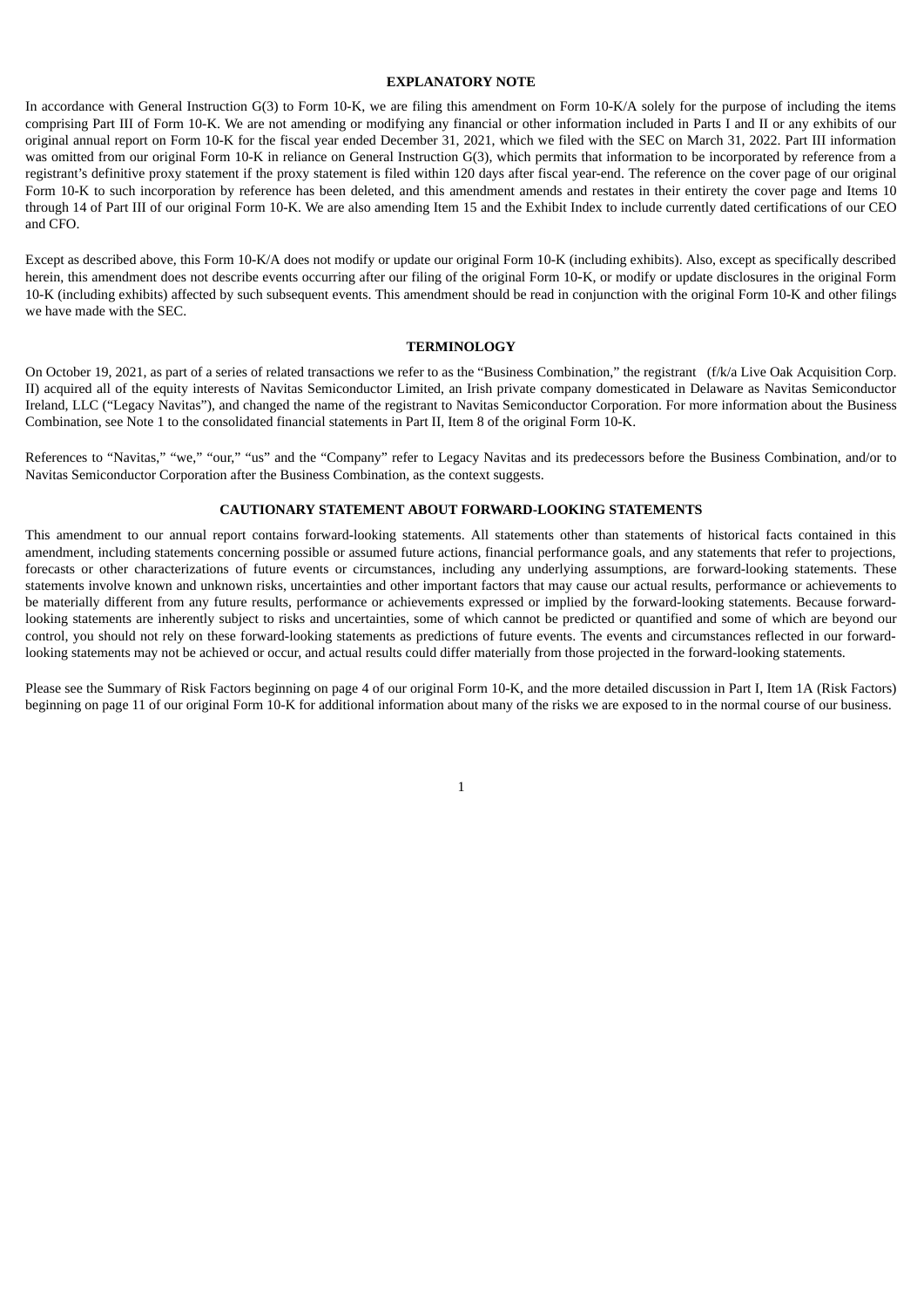### **Table of Contents**

|                                                                                                               | Page |
|---------------------------------------------------------------------------------------------------------------|------|
| <b>Explanatory Note</b>                                                                                       |      |
| <b>Terminology</b>                                                                                            |      |
| <b>Cautionary Statement About Forward-Looking Statements</b>                                                  |      |
| <b>Part III</b>                                                                                               |      |
| Item 10.<br>Directors, Executive Officers and Corporate Governance                                            | 2    |
| Item 11.<br><b>Executive Compensation</b>                                                                     |      |
| Item 12.<br>Security Ownership of Certain Beneficial Owners and Management<br>and Related Stockholder Matters | 11   |
| Item 13.<br><b>Certain Relationships and Related Transactions, and Director Independence</b>                  | 13   |
| Item 14.<br><b>Principal Accounting Fees and Services</b>                                                     | 16   |
| <b>PART IV</b>                                                                                                |      |
| Item 15.<br><b>Exhibits, Financial Statement Schedules</b>                                                    | 17   |
| <b>Exhibit Index</b>                                                                                          | 17   |
| <b>Signatures</b>                                                                                             | 20   |

## **Part III**

#### <span id="page-3-1"></span><span id="page-3-0"></span>**Item 10. Directors, Executive Officers and Corporate Governance.**

## *Structure of the Board of Directors and Directors' Terms of Office*

Under our second amended and restated certificate of incorporation (which we refer to simply as our certificate of incorporation), approved by stockholders at a special meeting held in connection with the consummation of the Business Combination, our board of directors is divided into three classes, with members of each class serving staggered three-year terms. To implement this staggered structure following the Business Combination, our certificate of incorporation provides that Class I directors have initial terms that will expire at our 2022 annual stockholders' meeting, Class II directors have initial terms that will expire at our 2023 annual stockholders' meeting, and Class III directors have initial terms that will expire at our 2024 annual stockholders' meeting, or in each case when the director's successor is duly elected and qualified or upon the director's earlier resignation, removal or death.

#### *Executive Officers and Directors; Standing Committees of the Board*

The following table lists the names, ages as of April 30, 2022, and positions of our executive officers and directors. For each director, the table indicates the year of the annual stockholders' meeting at which the director's initial term is scheduled to expire as discussed above, as well as the standing committees of the board and the roles of directors currently serving on each committee. Executive officers do not serve on board committees. Executive officers serve in their respective offices until their successors are appointed by the board. Brief biographies of our executive officers and directors follow the table.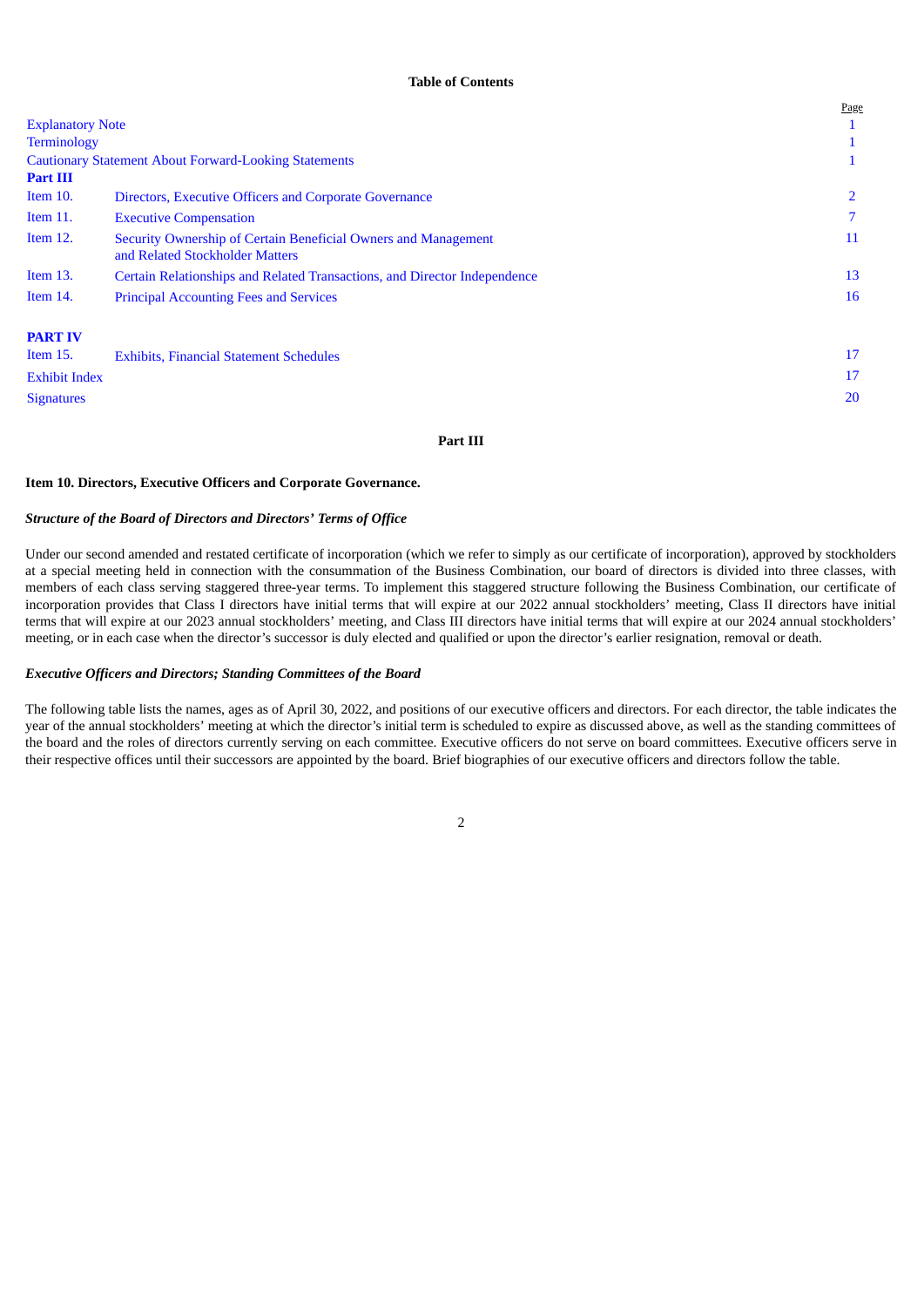|                        |     |                                                                             |                                               | <b>Board Standing Committees and Director Roles</b> |                               |                                               |  |
|------------------------|-----|-----------------------------------------------------------------------------|-----------------------------------------------|-----------------------------------------------------|-------------------------------|-----------------------------------------------|--|
| <b>Name</b>            | Age | Position(s)                                                                 | <b>Initial</b><br>director<br>term<br>expires | <b>Audit Committee (1)</b>                          | Compensation<br>Committee (2) | Nominating<br>and Governance<br>Committee (2) |  |
| Gene Sheridan          | 56  | President, Chief Executive Officer, Class I Director,<br>Chair of the Board | 2022                                          |                                                     |                               |                                               |  |
| Dan Kinzer             | 64  | Chief Operating Officer, Chief Technology Officer,<br>Class I Director      | 2022                                          |                                                     |                               |                                               |  |
| <b>Todd Glickman</b>   | 38  | Senior Vice President, Interim Chief Financial<br>Officer, Treasurer        |                                               |                                                     |                               |                                               |  |
| Brian Long             | 65  | Lead Independent Director,<br>Class II Director                             | 2023                                          | Member                                              | Member                        | Member                                        |  |
| <b>Richard Hendrix</b> | 56  | Class III Director                                                          | 2024                                          | Chair                                               | Member                        |                                               |  |
| David Moxam            | 65  | Class II Director                                                           | 2023                                          | Member                                              | Chair                         |                                               |  |
| Dipender Saluja        | 57  | Class II Director                                                           | 2023                                          |                                                     |                               | Chair                                         |  |
| Gary Wunderlich        | 52  | Class III Director                                                          | 2024                                          |                                                     |                               | Member                                        |  |

- (1) The board of directors has determined that all members of the audit committee are independent from Navitas and its management under applicable Nasdaq Stock Exchange listing standards and SEC regulations, and that Mr. Hendrix is an "audit committee financial expert," as defined by applicable SEC regulations, based on Mr. Hendrix's extensive financial experience described in his biography below.
- (2) The board of directors has determined that all members of the compensation committee and nominating and governance committee are independent from Navitas and its management under applicable Nasdaq Stock Exchange listing standards and SEC regulations.

## *Executive Officers*

*Gene Sheridan*. Mr. Sheridan is our President and Chief Executive Officer, and is the Chair and a Class I member of our board of directors. His current term of office as a director is scheduled to expire at the 2022 annual stockholders' meeting. Mr. Sheridan co-founded Navitas and has served as President, Chief Executive Officer and member of the Navitas board since 2014. Mr. Sheridan has over 25 years of experience in the power management and semiconductor industry. From 2013 through 2015, Mr. Sheridan served as Chief Executive Officer of Empower Semiconductor, a provider of power management services, through 2019 and since then has served as its board chairman. From 2011 through 2013, he served as Senior Vice President and General Manager, Wireless Products Group at SMSC (now part of Microchip Technology, Inc.), a provider of mixed-signal, analog and Flash-IP solutions. From 2006 to 2011, he served as Chief Executive Officer of BridgeCo (now part of Microchip Technology, Inc.), a networking media semiconductor company. Prior to that, Mr. Sheridan held various roles at International Rectifier, a power management technology company (now part of Infineon Technologies), from 1988 to 2006, including Vice President, Processor Power Group and Vice President, Consumer & Communications Business Unit. Mr. Sheridan received a Bachelor of Science, Electrical Engineering (BSEE) in 1988 from Clarkson University.

Mr. Sheridan is qualified to serve on our board due to his extensive executive management and power management and semiconductor industry leadership experience as well as his deep knowledge of Navitas' technology and business operations.

*Daniel Kinzer*. Mr. Kinzer is our Chief Operating Officer and our Chief Technology Officer and is a Class I member of our board whose term of office as a director is scheduled to expire at the 2022 annual stockholders' meeting. He co-founded Legacy Navitas and has been a member of the Legacy Navitas board since 2014. He has served as Legacy Navitas' Chief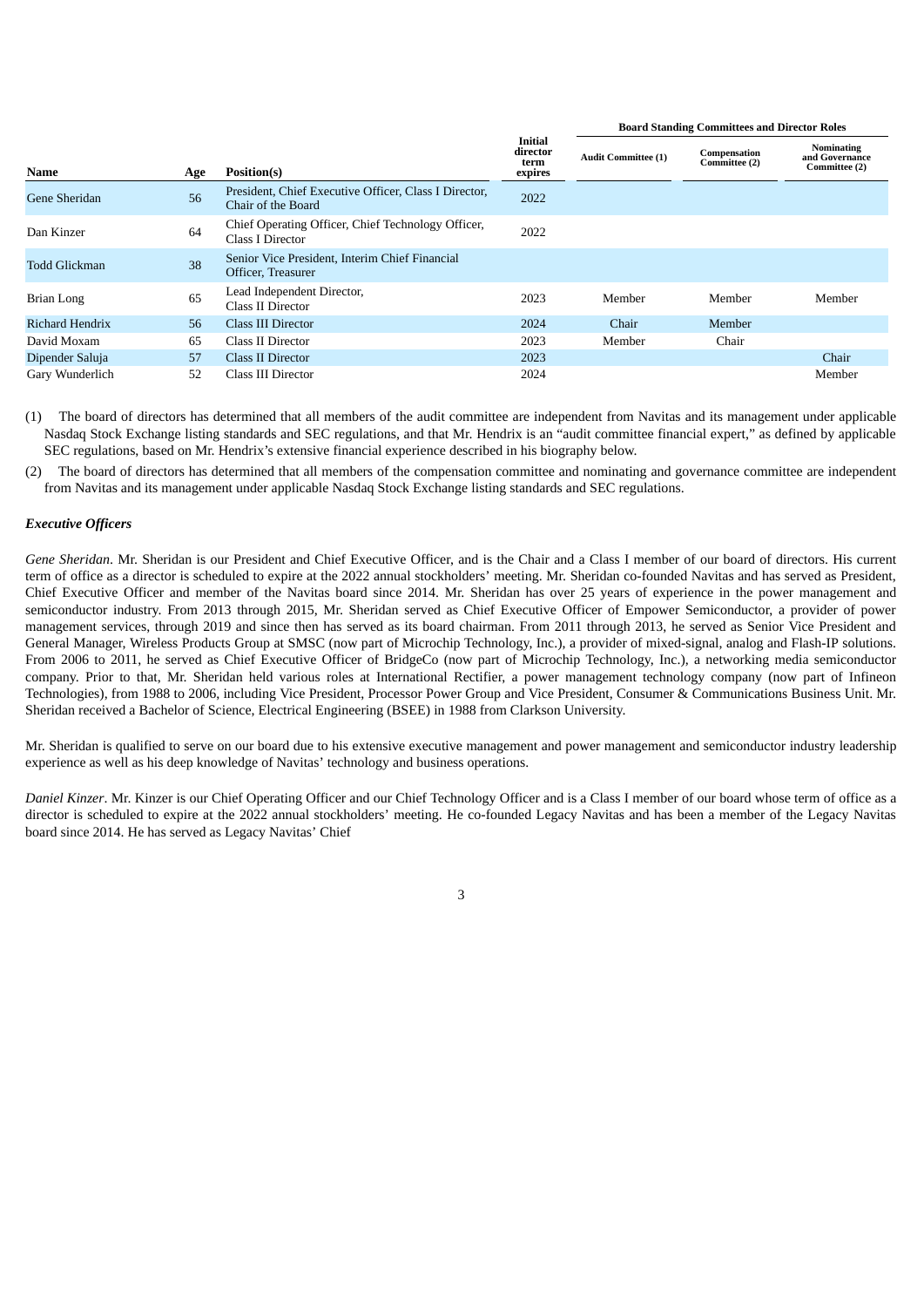Technology Officer and Chief Operating Officer since 2014. Mr. Kinzer has over 30 years of experience as a senior technology executive leading research and development at semiconductor and power electronics companies. His experience includes developing advanced power device and IC platforms, wide bandgap gallium nitride (GaN) and silicon carbide (SiC) device design, integrated circuit (IC) and power device fabrication processes, advanced IC design, semiconductor package development and assembly processes, and design of electronic systems. From 2007 through 2014, Mr. Kinzer was Senior Vice President and Chief Technology Officer at Fairchild Semiconductor (now part of ON Semiconductor). Prior to that, he served in various positions, including Vice President of Research & Development and Director of Power IC Development at International Rectifier from 1988 through 2007. Mr. Kinzer holds a Bachelor of Science in Engineering, Department of Aerospace and Mechanical Sciences Program in Engineering Physics, from Princeton University.

Mr. Kinzer is qualified to serve on our board due to his executive management and semiconductor and power electronics industry leadership experience as well as his deep knowledge of Legacy Navitas' technology and business operations as Chief Technology Officer and Chief Operating Officer.

*Todd Glickman*. Mr. Glickman has been Senior Vice President, Interim Chief Financial Officer and Treasurer since the closing of the Business Combination on October 19, 2021. He joined Legacy Navitas in 2015 and, prior to his appointment as Interim CFO, served as Senior Vice President, Finance (Head of Finance and General Administration). Mr. Glickman has more than 15 years of experience in finance, accounting and corporate development. Before joining Navitas, Mr. Glickman was employed by MalibuIQ, LLC, a venture capital investor and Navitas stockholder, evaluating early-stage technology investments. Prior to that Mr. Glickman held various roles at Activision Blizzard in corporate development, Vance Street Capital in private equity roles, and Lehman Brothers in investment banking. Mr. Glickman holds a B.B.A. in Finance, Investment and Banking from the University of Wisconsin - Madison and an MBA with honors from the Marshall School of Business at the University of Southern California.

#### *Non-Employee Directors*

*Richard Hendrix*. Mr. Hendrix is a Class III member of our board whose term of office as a director is scheduled to expire at the 2024 annual stockholders' meeting. Mr. Hendrix is chair of the audit committee and a member of the compensation committee. Mr. Hendrix served as chief executive officer and a member of the board of directors of the registrant (then named Live Oak Acquisition Corp. II ("Live Oak")) from August 2020 to the closing of the Business Combination on October 19, 2021. Since January 2021, Mr. Hendrix has been chief executive officer and a member of the board of directors of Live Oak Mobility Acquisition Corp., a blank check company that consummated its initial public offering in March 2020. Mr. Hendrix has also been chief executive officer and a member of the board of directors of Live Oak Crestview Climate Acquisition Corp., a blank check company, since February 2021. From January 2020 to December 2020, Mr. Hendrix served as an officer and director of Live Oak Acquisition Corp., a blank check company that consummated a business combination with Meredian Holdings Group, Inc., which was renamed Danimer Scientific, Inc. at the closing of the business combination. Mr. Hendrix continues to serve as a director of Danimer Scientific, Inc. Since March 2020, Mr. Hendrix has served as a board member of America's Lift Chair Supplier, LLC, a medical equipment supplier. Mr. Hendrix served as chief executive officer of FBR & Co., or FBR, a capital markets firm, from 2009 to 2017, and as chairman from 2012 to 2017. While at FBR, Mr. Hendrix oversaw the growth of the company and oversaw numerous strategic transactions while in his role as Chairman and Chief Executive Officer at FBR, ultimately executing a merger with B. Riley Financial, Inc. in 2017. Following the merger, Mr. Hendrix served as director of B. Riley Financial until October 2017. Prior to his tenure as Chief Executive Officer of FBR, Mr. Hendrix served as Arlington Asset Investment Corp.'s President and Chief Operating Officer from 2004 to 2007 and its Chief Investment Officer from 2003 to 2004. Previously, he was the President and Chief Operating Officer of FBR Asset Investment Corporation and concurrently headed the Real Estate and Diversified Industrials Investment Banking groups of FBR. Prior to FBR, Mr. Hendrix was a Managing Director in PNC Capital Markets' investment banking group and headed PNC's asset-backed securities business. Mr. Hendrix is a co-founder and Managing Partner of Live Oak Merchant Partners, a merchant bank providing capital and advisory services to middle market companies across several industries. Mr. Hendrix also currently serves as an operating executive at Crestview Advisors, L.L.C., a private equity firm, and is currently the chairman of PMC Consolidated Holdings LLC, the parent company of Protect My Car, a portfolio company of Crestview Advisors that provides extended auto warranty plans to consumers. Mr. Hendrix is also the Founder and Chief Executive Officer of RJH Management Co, a privately held investment management business. Mr. Hendrix received his B.S. in Finance from Miami University.

Mr. Hendrix is qualified to serve on our board due to his extensive finance, investment and advisory background.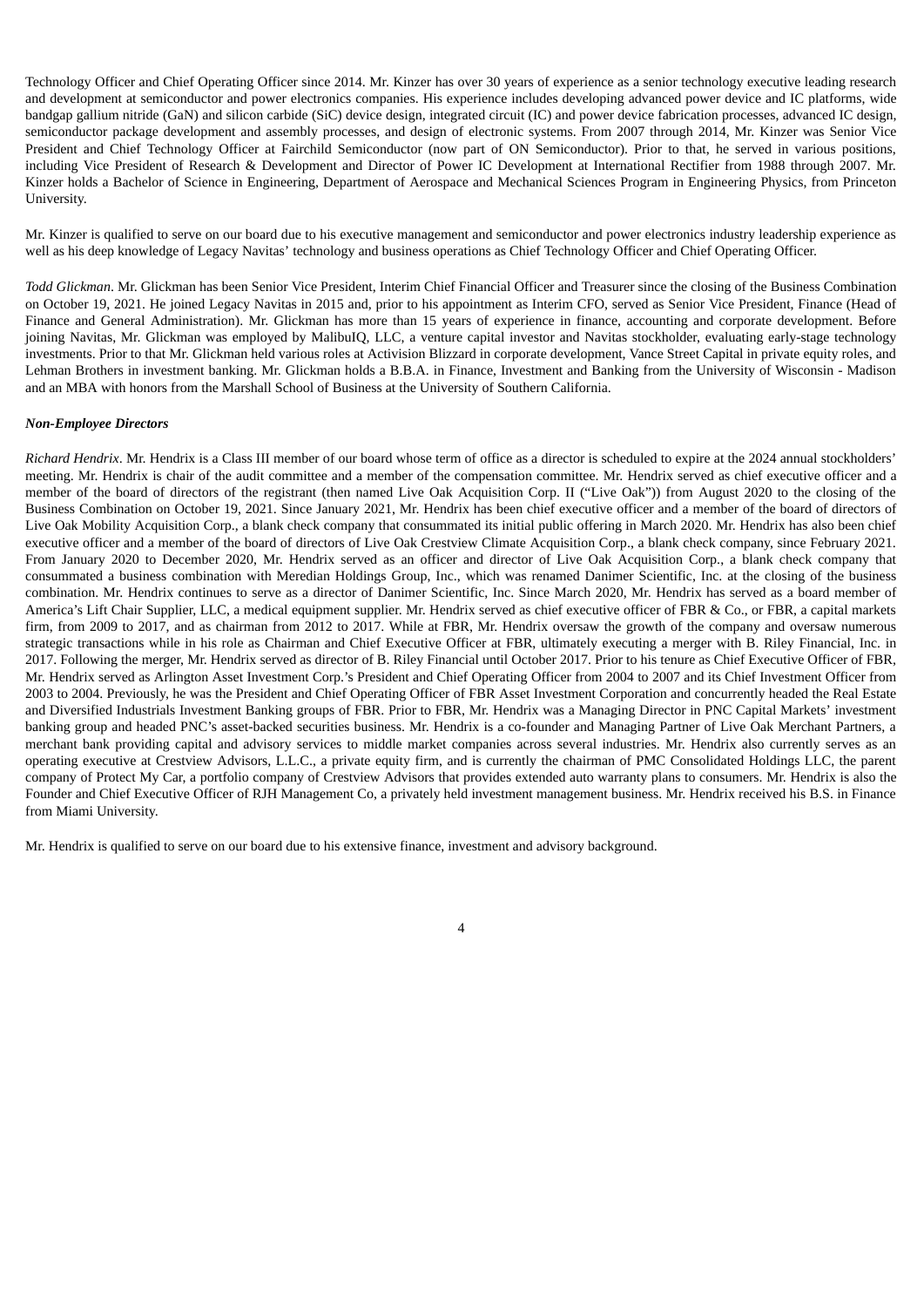*Brian Long*. Mr. Long is a Class II member of our board whose term of office as a director is scheduled to expire at the 2023 annual stockholders' meeting. He is also the Lead Independent Director and a member of the audit committee, compensation committee, and nominating and governance committee. Mr. Long has been a member of our board of directors since 2015. Mr. Long is a founder and has served as Managing Partner of Atlantic Bridge Capital, a venture capital firm, since 2004. Prior to that, he co-founded and from 1993 to 2003 served as Chief Executive Officer of CEVA (Parthus), a semiconductor company which went public. Mr. Long is also a co-founded and was chairman of GloNav Inc. (now part of NXP), from 2006 to 2008, which developed the first single-chip GPS solutions used on Samsung Galaxy mobile phones. Mr. Long is an investor and currently serves as a board member of various technology companies, including Intel Movidius since 2013, Quixey since 2012 and Hedvig Inc. since 2013. Previous investment and board seats include Maginatics, Inc. (now part of EMC), Ozmo Devices (now part of Atmel), BridgCo (now part of SMSC), Silicon Blue Technologies (now part of Lattice Semiconductor) and Osmetta Inc. (now part of Facebook). Mr. Long holds a Master's in Electronic Engineering from Trinity College, Dublin.

Mr. Long is qualified to serve on our board based on his experience as a board member of technology companies and his investing experience.

*David Moxam.* Mr. Moxam is a Class II member of our board whose term of office as a director is scheduled to expire at the 2023 annual stockholders' meeting. He is also chair of the compensation committee and a member of the audit committee. He has been a member of our board of directors since 2014. Mr. Moxam is a founder and has been the Managing Partner of Malibu IQ, LLC, a venture capital firm, since 2011. Malibu IQ was an original investor in Navitas. Since 2002, Mr. Moxam has also served as Managing Partner at Manti Ventures, LLC, a venture capital firm. Mr. Moxam was a founder of Authentix, Inc., a global provider of authentication and information services, and served as its Chief Executive Officer from 2002 to 2012. He is the Executive Chairman and serves as a board director of Decisio at Decisio Health, Inc., the first FDA-accepted clinical decision support software platform for clinical care in hospitals that aims to improve clinical outcomes. Mr. Moxam was a founding member of the board of directors at PeopleShores PBC, a technology services provider and impact sourcing partner for socially conscious corporations, since 2017. Mr. Moxam has received various recognitions, including the Queen's Award for Enterprise in the U.K. and he was an Ernst & Young Entrepreneur of the Year for Technology in the U.S. Mr. Moxam holds graduate diplomas in Physics and Business Administration from Laurentian University in Canada and has participated in corporate executive programs with INSEAD, an international business school in France.

Mr. Moxam is qualified to serve on our board based on his experience as a member of the Navitas board and his executive and board level experience at disruptive technology companies.

*Dipender Saluja*. Mr. Saluja is a Class II member of our board whose term of office as a director is scheduled to expire at the 2023 annual stockholders' meeting. He is also chair of the nominating and governance committee. He has been a member of our board since 2015. Mr. Saluja has served as Managing Director of Capricorn Investment Group, an investment firm, since 2006. Prior to Capricorn Investment Group, he served in various operating roles at Cadence Design Systems, an electronic design company, from 1990 to 2006. Mr. Saluja currently serves on the boards of QuantumScape (NYSE: QS), Joby Aviation, Inc. (NYSE: JOBY) and several private companies. Mr. Saluja also currently serves as a Commissioner of the Global Commission to End Energy Poverty (GCEEP), on the leadership council of Cyclotron Road, on the Investment Advisory Committee of the PRIME Coalition, on the Investment Council of CalStart, and on the Advisory board of the Institute On The Environment.

Mr. Saluja is qualified to serve on our board because of his extensive operational, management, strategy, investment and directorship experience, particularly in the areas of technology, electronics, semiconductors, transportation, renewable energy and cleantech.

*Gary Wunderlich.* Mr. Wunderlich is a Class III member of our board whose term of office as a director is scheduled to expire at the 2024 annual stockholders' meeting. He also serves as a member of the nominating and governance committee. Mr. Wunderlich served as an officer of Live Oak Acquisition Corp. II from August 2020 to the consummation of the Business Combination on October 19, 2021. Since February 2022 Mr. Wunderlich has served as a Director of Valuence Merger Corp. I (NASDAQ: VMCA), a blank check company focused on combining with a merger target based in Asia (excluding China, Hong Kong and Macau). Since January 2021, Mr. Wunderlich has served as President and Chief Financial Officer and a member of the board of directors of Live Oak Mobility Acquisition Corp. (NYSE: LOKM), a blank check company that consummated its initial public offering in March 2020. Mr. Wunderlich has also been President, Chief Financial Officer, Secretary and a member of the board of directors of Live Oak Crestview Climate Acquisition Corp., a blank check company, since February 2021. From January 2020 to December 2020, Mr. Wunderlich served as an officer of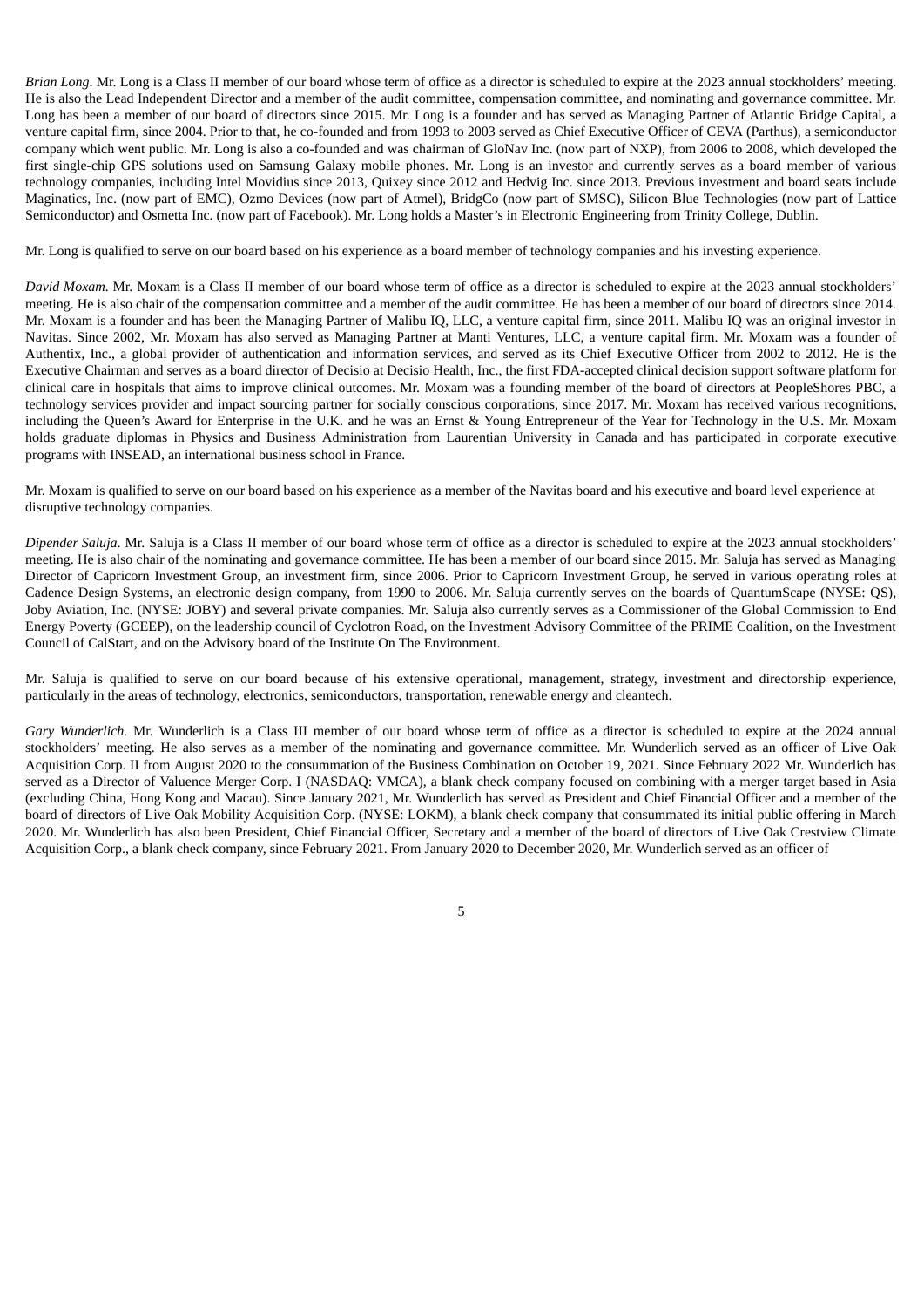Live Oak Acquisition Corp., a blank check company that consummated a business combination with Meredian Holdings Group, Inc., which was renamed Danimer Scientific, Inc. at the closing of the business combination.. Mr. Wunderlich is co-founder and managing partner of Live Oak Merchant Partners, a merchant bank providing capital and advisory services to middle market companies across a wide range of industries. Prior to co-founding Live Oak in 2019, Mr. Wunderlich was the founder and Chief Executive Officer of Wunderlich Securities, Inc. ("WSI"), a full-service investment banking and brokerage firm, from 1996 until its merger in 2017 with B. Riley Financial, Inc. Following the merger, Mr. Wunderlich served as a director of B. Riley from 2017 to July 2018 and remained chief executive officer of WSI (rebranded B Riley Wealth) until November 2018. Mr. Wunderlich has also been consistently involved in securities industry organizations throughout his career. From 2016 to 2018 Mr. Wunderlich was a member of the Securities Industry and Financial Markets Association's ("SIFMA") National Board of Directors. He was also a founding board member of the American Securities Association from its inception in 2016 until 2018. Mr. Wunderlich also served in various capacities with the Financial Industry Regulatory Authority (FINRA) including serving on the National Advisory Board, serving on the District 5 Committee as both a Member and Chairman, and serving as a Member of the National Membership Committee. Since March 2020, Mr. Wunderlich has served as a board member of America's Lift Chair, LLC, a medical equipment supplier. Since 2005, Mr. Wunderlich has been a member of the Young Presidents' Organization and participates in the Family Business, Family Office, Financial Services and Entrepreneurship and Innovation Networks. He was inducted into the Society of Entrepreneurs in 2014 and has served as a director since 2016. He is also the managing member of Eighty Park Avenue Partners LLC, a family investment vehicle. Mr. Wunderlich received a B.A. in Economics from the University of Virginia and an M.B.A. from the University of Memphis.

Mr. Wunderlich is qualified to serve on our board due to his extensive investment and securities background.

#### **Director Independence Generally**

The Nasdaq Stock Market rules require that a majority of our board of directors be independent of the company and its management. An "independent director" is defined generally as a person other than an executive officer or employee of the listed company or any other individual having a relationship which, in the opinion of the board of directors, would interfere with the director's exercise of independent judgment in carrying out the responsibilities of a director. The board of directors has determined that all members of the board of directors, other than Mr. Sheridan and Mr. Kinzer, is an independent director under the Nasdaq rules.

#### **Code of Business Conduct and Ethics**

Our board of directors has adopted a code of business conduct and ethics that applies to all of our employees, officers and directors, including our president and chief executive officer, chief financial officer, and other executive and senior officers. The full text of our code of business conduct and ethics is posted on the investor relations page of our website, at

<span id="page-7-0"></span>https://ir.navitassemi.com/corporate-governance/documents-charters. This reference to our website does not include or incorporate by reference the information on that website into this filing. We intend to disclose future amendments to certain provisions of our code of business conduct and ethics, or waivers of these provisions, on our website or in public filings to the extent required by applicable regulations or other requirements.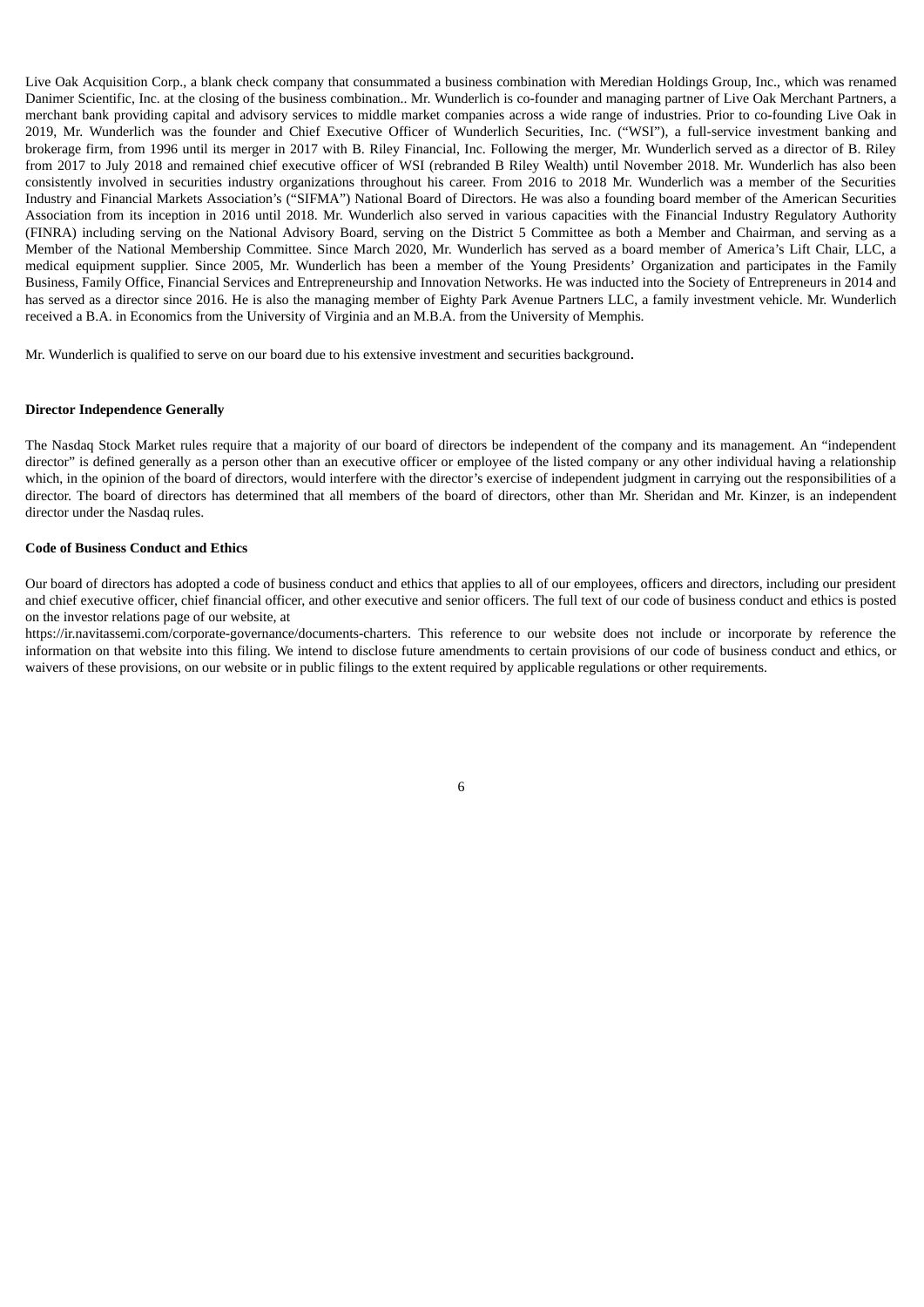#### **Item 11. Executive Compensation.**

#### **Summary Compensation Table**

The following table sets forth information concerning the compensation of our executive officers for the years ended December 31, 2021 and December 31, 2020.

**All Other**

| Name and principal position                                    | <b>Fiscal</b><br>Year | Salary<br>(\$) | <b>Bonus</b><br>(5)(1) | <b>Stock Awards</b><br>(3)(2) | ли ошег<br>Compensation<br>(3)(3) | Total<br>$($ \$) |
|----------------------------------------------------------------|-----------------------|----------------|------------------------|-------------------------------|-----------------------------------|------------------|
| Gene Sheridan                                                  | 2021                  | \$375,000      | \$995,281              | \$26,332,500                  | \$11,600                          | \$27,714,381     |
| President and Chief Executive Officer                          | 2020                  | \$375,000      |                        |                               | \$11,400                          | \$386,400        |
| Dan Kinzer                                                     | 2021                  | \$350,000      | \$1,000,000            | \$10,533,000                  | \$11,600                          | \$11,894,600     |
| Chief Technology Officer and<br><b>Chief Operating Officer</b> | 2020                  | \$350,000      | \$10,000               |                               | \$11,400                          | \$371,400        |
| <b>Todd Glickman</b>                                           | 2021                  | \$268,072      | \$300,000              | \$6,688,455                   | \$11,600                          | \$7,268,127      |
| Sr. V.P., Interim Chief Financial Officer<br>and Treasurer     | 2020                  | \$210,060      | \$45,000               |                               | \$10,202                          | \$265,262        |

(1) Amounts for 2021 reflect one-time cash bonus awards conditioned upon consummation of the Business Combination.

(2) Reflects grant date fair value of awards of restricted stock units (RSUs). For additional information see "Outstanding Equity Awards at 2021 Fiscal Year End" and "Legacy Stock Grants and Option Awards" below.

(3) Reflects employer matching contributions under Navitas' 401(k) plan.

## **Employment Arrangements with Executive Officers**

Before the Business Combination, Navitas entered into at-will employment agreements with each of the executive officers which set forth the general terms of employment, including salary, equity incentive compensation and other employee benefits provided to senior executives of the company. In connection with the Business Combination, the executive officers entered into new employment agreements, dated as of May 6, 2021, which became effective upon consummation of the Business Combination, on October 19, 2021, on substantially the same terms as their previous employment agreements, except that the current employment agreements do not provide for any equity compensation component or terms. Navitas expects to replace the current employment agreements to reflect the status of the company as a public company, contingent upon the approval of the compensation committee. The employment agreements with Mr. Sheridan, Mr. Kinzer and Mr. Glickman are filed as Exhibits 10.20, 10.21 and 10.22, respectively, of this annual report on Form 10-K, and the foregoing summary is qualified in its entirety by reference to the full text of those agreements.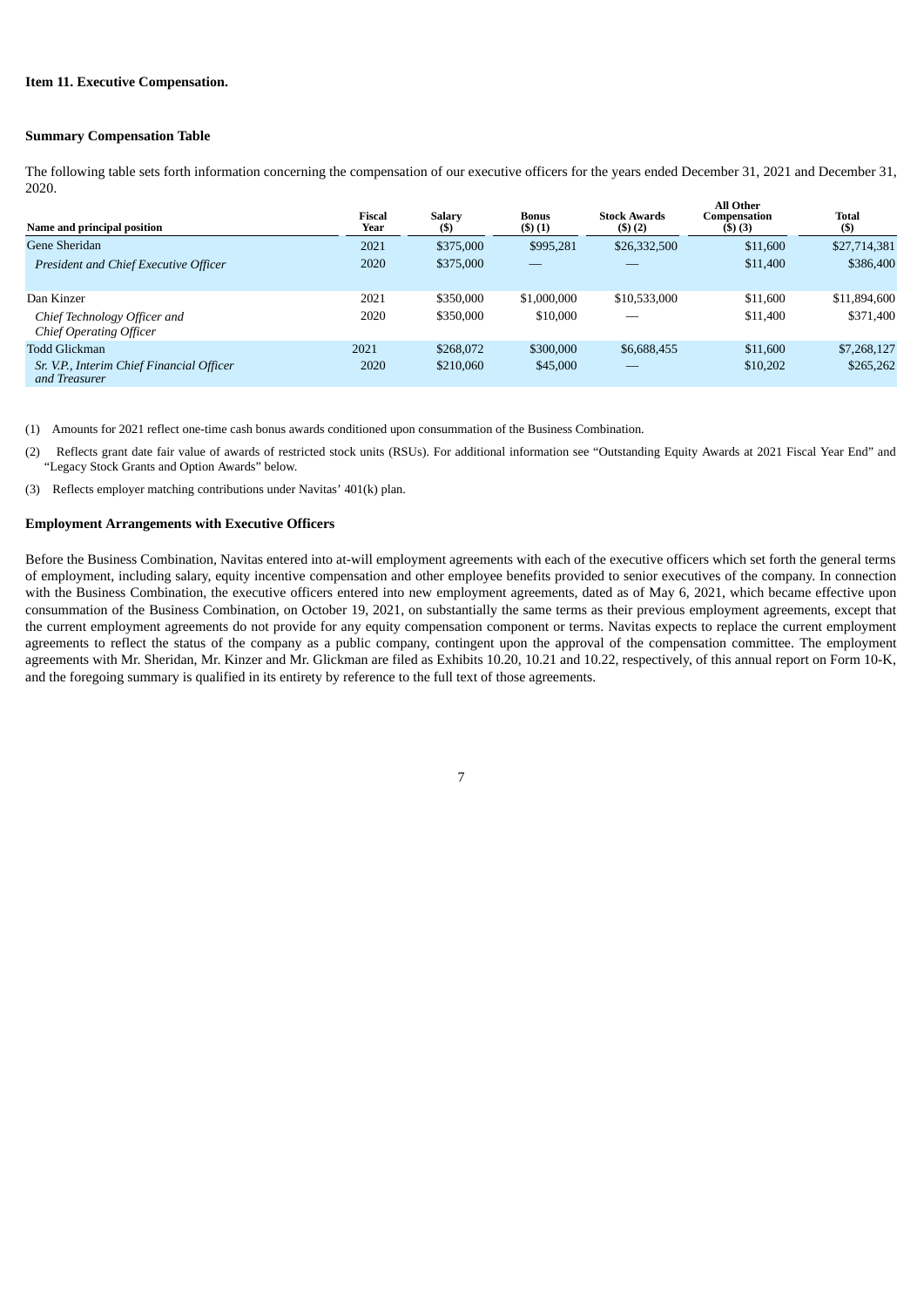#### **Outstanding Equity Awards at 2021 Fiscal Year End**

The following table provides information on all outstanding option and stock awards held by our executive officers as of December 31, 2021.

|                      |                   | <b>Option awards</b>                                                                  |                                                                                              |                                                                                                                                |                                                 |                              | <b>Stock awards</b>                                                        |                                                                                  |                                                                                                                                           |                                                                                                                                                              |
|----------------------|-------------------|---------------------------------------------------------------------------------------|----------------------------------------------------------------------------------------------|--------------------------------------------------------------------------------------------------------------------------------|-------------------------------------------------|------------------------------|----------------------------------------------------------------------------|----------------------------------------------------------------------------------|-------------------------------------------------------------------------------------------------------------------------------------------|--------------------------------------------------------------------------------------------------------------------------------------------------------------|
| Name                 | <b>Grant date</b> | Number of<br>securities<br>underlying<br>unexercised<br>options<br>exercisable<br>(1) | Number of<br>securities<br>underlying<br>unexercised<br>options<br>$^{(#)}$<br>unexercisable | Equity<br>incentive<br>plan awards:<br>Number of<br>securities<br>underlying<br>unexercised<br>unearned<br>options<br>$^{(#)}$ | Option<br>exercise<br>price<br>per share<br>(S) | Option<br>expiration<br>date | Number of<br>shares or units<br>of stock that<br>have not vested<br>(4)(1) | Market value of<br>shares or units<br>of stock that<br>have not vested<br>(5)(2) | <b>Equity</b><br>incentive<br>plan awards:<br>Number of<br>unearned<br>shares, units or<br>other rights that<br>have not vested<br>(4)(1) | <b>Equity</b><br>incentive<br>plan awards:<br>Market or payout<br>value of<br>unearned<br>shares, units or<br>other rights that<br>have not vested<br>(5)(2) |
| Gene Sheridan        | 3/27/18           | 1,994,544                                                                             |                                                                                              |                                                                                                                                | \$0.19                                          | 3/27/28                      |                                                                            |                                                                                  |                                                                                                                                           |                                                                                                                                                              |
|                      | 12/29/21          |                                                                                       |                                                                                              | $3,250,000^{(3)}$                                                                                                              | \$15.51                                         | 12/29/31                     |                                                                            |                                                                                  |                                                                                                                                           |                                                                                                                                                              |
|                      | 8/25/21           |                                                                                       |                                                                                              |                                                                                                                                |                                                 |                              |                                                                            |                                                                                  | $2,736,000^{(4)}$                                                                                                                         | \$46,539,360                                                                                                                                                 |
| Dan Kinzer           | 3/27/18           | 450,072                                                                               | —                                                                                            |                                                                                                                                | \$0.19                                          | 3/27/28                      |                                                                            |                                                                                  |                                                                                                                                           |                                                                                                                                                              |
|                      | 12/29/21          |                                                                                       |                                                                                              | $3,250,000^{(3)}$                                                                                                              | \$15.51                                         | 12/29/31                     |                                                                            |                                                                                  |                                                                                                                                           |                                                                                                                                                              |
|                      | 8/25/21           |                                                                                       |                                                                                              |                                                                                                                                |                                                 |                              |                                                                            |                                                                                  | $1,094,400^{(4)}$                                                                                                                         | \$18,615,744                                                                                                                                                 |
| <b>Todd Glickman</b> | 3/27/18           | 16,621                                                                                |                                                                                              |                                                                                                                                | \$0.19                                          | 3/27/28                      |                                                                            |                                                                                  |                                                                                                                                           |                                                                                                                                                              |
|                      | 8/18/19           | 60,191                                                                                | 27,361                                                                                       |                                                                                                                                | \$0.21                                          | 8/18/29                      |                                                                            |                                                                                  |                                                                                                                                           |                                                                                                                                                              |
|                      | 8/25/21           |                                                                                       |                                                                                              |                                                                                                                                |                                                 |                              | $90,288^{(5)}$                                                             | \$1,535,799                                                                      |                                                                                                                                           |                                                                                                                                                              |
|                      | 8/25/21           |                                                                                       |                                                                                              |                                                                                                                                |                                                 |                              | $547,200^{(6)}$                                                            | \$9,307,872                                                                      |                                                                                                                                           |                                                                                                                                                              |

- (1) The number of shares of common stock underlying option and stock awards with grant dates preceding the consummation of the Business Combination on October 19, 2021 reflect adjustments to apply the exchange ratio, determined in accordance with the agreement governing the Business Combination, of 1.0944 shares of our common stock for each common share of Legacy Navitas outstanding immediately before consummation of the Business Combination.
- (2) In accordance with applicable SEC regulations, each amount in this column equals the closing market price per share of our common stock on December 31, 2021 (\$17.01) multiplied by the number of shares underlying the award shown in the adjacent column. The amounts in this column do not necessarily represent the fair value for expensing purposes or the fair value of corresponding awards that were expected to vest as of December 31, 2021.
- (3) Consists of long-term incentive performance ("LTIP") awards under the Navitas Semiconductor Corporation 2021 Equity Incentive Plan. The awards are structured as non-qualified stock options subject to vesting based on the achievement of share price targets and financial performance goals over a seven-year performance period from 2022 through 2028. For more information, see the discussion below under "Long-Term Incentive Performance Awards to Mr. Sheridan and Mr. Kinzer."
- (4) Consists of restricted stock units ("RSUs") granted under the Amended and Restated Navitas Semiconductor Limited 2020 Equity Incentive Plan ("2020 Plan"). RSUs become "earned," and thus eligible for vesting, based on the aggregate market value of Navitas common stock on or after October 19, 2022, the first anniversary of the consummation of the Business Combination. Specifically, if the aggregate market value of our outstanding common stock equals or exceeds one or more of the values in the table below between October 19, 2022 and August 25, 2023 (the 24 month anniversary of the grant date), the corresponding number of RSUs held by Mr. Sheridan and Mr. Kinzer will become earned and eligible for vesting as described below (in each case without duplication of RSUs earned in respect of lower market values).
	- 8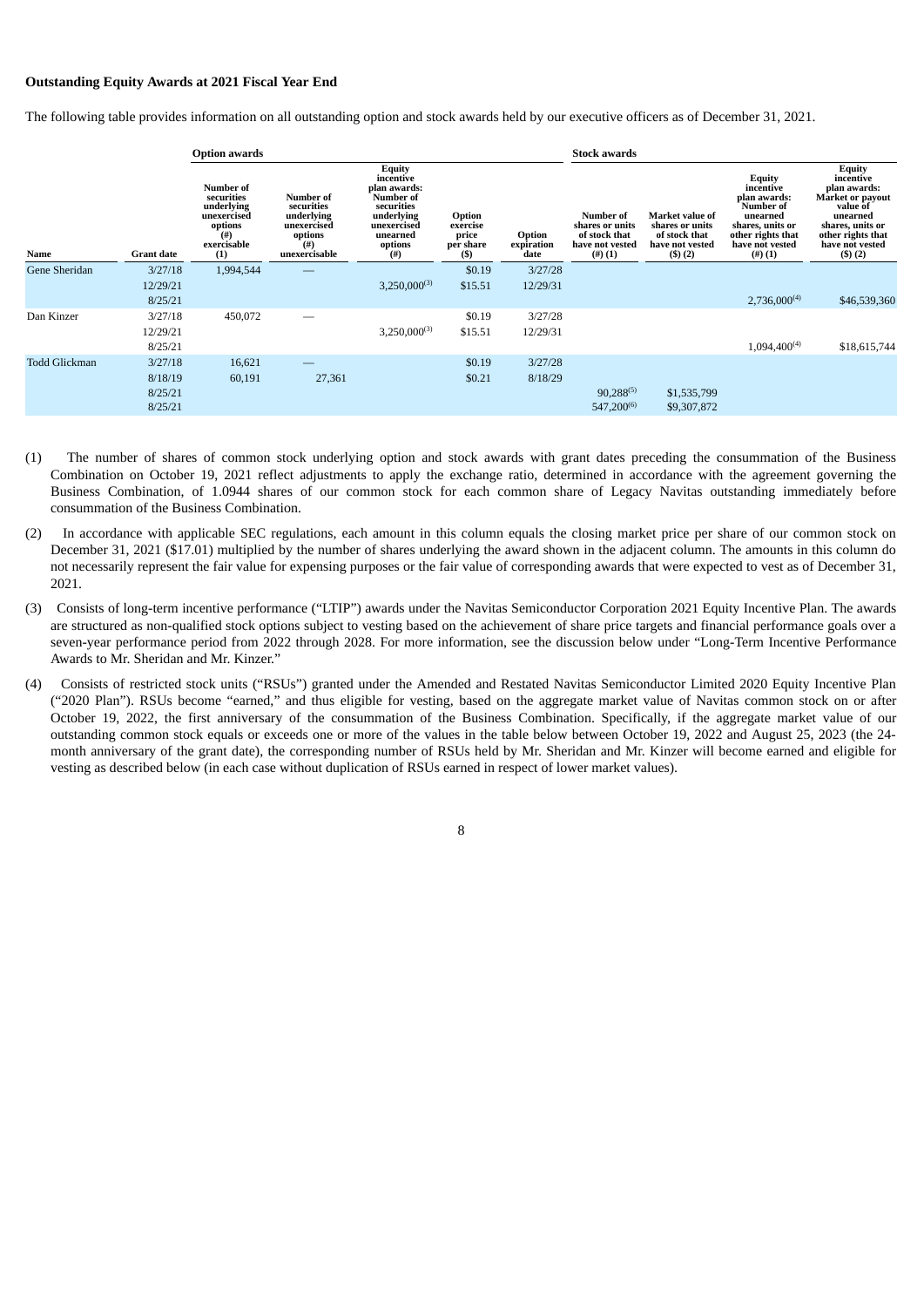| Aggregate market value of our<br>common stock on/after October<br>19, 2022 | <b>RSUs earned</b><br>and eligible for vesting<br>for Mr. Sheridan | <b>RSUs earned</b><br>and eligible for vesting<br>for Mr. Kinzer |
|----------------------------------------------------------------------------|--------------------------------------------------------------------|------------------------------------------------------------------|
| \$500,000,000                                                              | 2,407,680                                                          | 809,856                                                          |
| \$550,000,000                                                              | 2,489,760                                                          | 886,464                                                          |
| \$600,000,000                                                              | 2,571,840                                                          | 952,128                                                          |
| \$650,000,000                                                              | 2,653,920                                                          | 1,028,736                                                        |
| \$700,000,000                                                              | 2,736,000                                                          | 1,094,400                                                        |

Earned RSUs vest in one-third increments on each of October 19, 2022, August 25, 2023 and August 25, 2024, or on the date that such market value is achieved, if later, provided in all cases that the executive remains a Navitas employee on the vesting date. Each one-third increment of earned RSUs is subject to earlier vesting if the closing price of our common stock is at least \$12.00, \$17.00 or \$20.00 per share, respectively, on 20 trading days (whether or not consecutive) within any 30 consecutive trading day period commencing on or after March 18, 2022 (150 days after consummation of the Business Combination), provided the executive remains a Navitas employee on the vesting date. Vesting results in the delivery of one share of common stock per vested unit promptly following the vesting date.

- (5) Consists of RSUs granted under the 2020 Plan, which are subject to vesting as follows if the executive remains a Navitas employee on the applicable vesting date: 36,936 RSUs vest on each of September 15, 2022 and September 15, 2023, 6,840 RSUs vest on January 15, 2024 and 9,576 RSUs vest on September 15, 2024. Vesting results in the delivery of one share of common stock per vested unit promptly following the vesting date. As part of the same RSU grant but not reflected in the table above, 57,456 RSUs vested upon consummation of the Business Combination on October 19, 2021, conditioned on the executive remaining a Navitas employee on that date.
- (6) Consists of RSUs granted under the 2020 Plan, which vested in full on February 25, 2022, the six-month anniversary of the grant date, in accordance with the award agreement. Vesting resulted in the delivery of one share of common stock per vested unit on the vesting date. Vesting was conditioned on the executive remaining a Navitas employee on the vesting date. In addition, vesting of 50% of the RSUs was conditioned on the aggregate market value of our outstanding common stock being at least \$500 million, and vesting of the remaining RSUs was conditioned on the aggregate market value of our outstanding common stock being at least \$700 million, in each case at or following the consummation of the Business Combination. The aggregate market value of our outstanding common stock exceeded \$700 million at all times between the consummation of the Business Combination and the vesting date.

#### **Long-Term Incentive Performance Awards to Mr. Sheridan and Mr. Kinzer**

based on the company's current capitalization. The LTIP award

Following the completion of the Business Combination and launch of Navitas as a public company in October 2021, the compensation committee, in consultation with the company's compensation consultant and the board of directors, determined that performance goals for Navitas' key leaders including Gene Sheridan, our founding CEO, and Dan Kinzer, our founding chief technology officer and COO—should focus on financial metrics that directly impact shareholder return over the long term. At the same time, the committee was mindful of the need to design an incentive program for the company's co-founders that would serve to retain the executives while also rewarding continued business success in the near and medium term. Based on these considerations, the committee determined that a long-term incentive focused on ambitious revenue growth tied to stock price and profitability gains would serve the company's and stockholders' interests during the expected key growth years ahead. On this basis, the compensation committee and board approved the award of the following long-term incentive program ("LTIP") awards to Mr. Sheridan and Mr. Kinzer on December 29, 2021. The LTIP awards were structured as grants of non-qualified stock options to purchase up to 3,250,000 shares of common stock at an exercise price of \$15.51 per share, the fair market value of our common stock on the grant date. Each executive's award is divided into 10 tranches of 325,000 options, with each tranche having a corresponding share price target, revenue target and, for tranches 4-10, a target for adjusted EBITDA (earnings before interest, taxes, depreciation and amortization), all of which are greater than the respective targets for the preceding tranche. The targets for Mr. Sheridan and Mr. Kinzer are the same. The share price and performance targets are designed to provide financial rewards to the executives conditioned upon Navitas' achievement of financial performance milestones which, if realized, would be expected to result in substantial increases in shareholder value over the long-term performance period of these awards. For example, for the executives to receive all targeted incentives would require achievement of a share price of at least \$60 and at least \$640 million in revenue or \$162 million in adjusted EBITDA over a four-quarter measurement period (as described below), which

achievement would be expected to result in intrinsic option value roughly equal to 2.5% (for each executive) of the overall increase in shareholder value,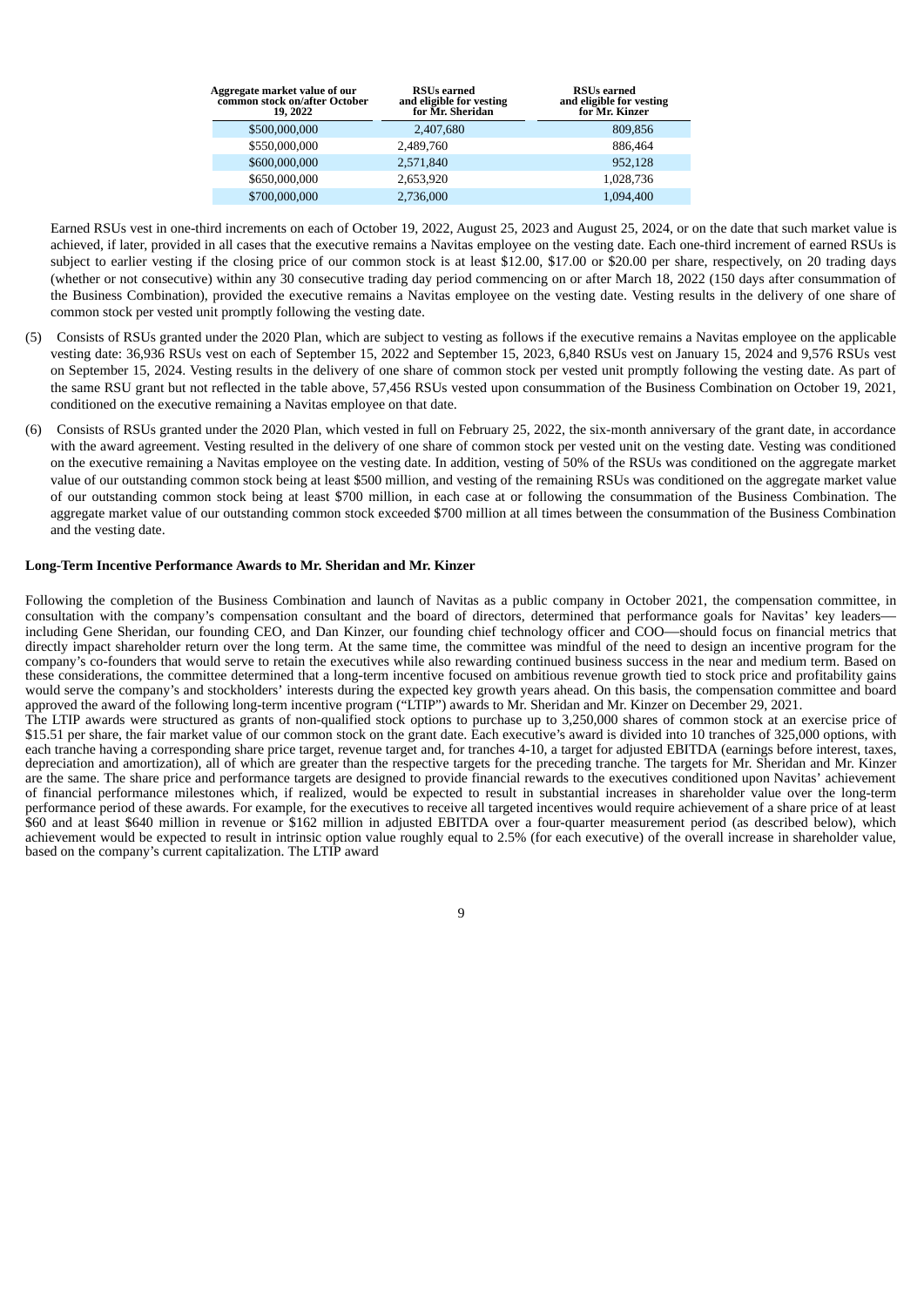goals are ambitious and based on current assumptions that are subject to known and unknown risks, uncertainties and other important factors that may cause our actual results, performance or achievements to be materially different from those reflected in the goals. Because of this, LTIP goals should not be understood as predictions or forecasts of future performance or events. The share price and financial performance targets may be achieved during any of the successive (i.e., rolling) four-consecutive-quarter periods (each referred to as a "measurement period") occurring over the seven-year performance period. Options in a given tranche will become eligible to vest in full only if, during a single measurement period, that tranche's share price target is achieved and either the revenue target or, in the case of tranches 4-10, the adjusted EBITDA target for the same tranche is achieved. In the event all targets for more than one tranche are achieved in the same measurement period, all options in all such tranches would become eligible to vest, subject to the service-based and other conditions of the award. For a share price target to be achieved, the volume-weighted average price per share of our common stock over any 60 consecutive trading days during the applicable measurement period must equal or exceed the target price. For the financial performance targets to be achieved, they must be validated by the audit committee and certified by the compensation committee of the board of directors as part of their review of Navitas' financial performance following the completion of the applicable measurement period. Furthermore, vesting will not occur until financial statements for the applicable measurement period, reflecting all components of the achieved financial targets, have been filed by Navitas with the SEC. In all cases, vesting is conditioned on the executive remaining a Navitas employee on the applicable vesting date. Lastly, as part of the awards' purpose as a retention incentive, in no event will options in tranches 1 through 5 vest until the third anniversary of the grant date, and in no event will options in tranches 6 through 10 vest until the fourth anniversary of the grant date. As these awards are designed to be the exclusive equity incentive component of each executive's compensation, the executives are not eligible to receive additional annual equity incentive awards until after the conclusion of the seven-year performance period.

#### **Legacy Stock Grants and Option Awards**

In February 2021, each executive officer entered into an amendment to his original employment agreement with Navitas, which provided, among other things, for a right of each executive to purchase restricted Legacy Navitas common shares at their fair market value per share. On October 12, 2020, Navitas' independent valuation firm had issued a 409A valuation report determining the fair market value of Legacy Navitas' common shares to be \$0.29 per share, as of June 30, 2020. Accordingly, at the time the rights to purchase restricted Legacy Navitas common shares were granted, both the Legacy Navitas board and the executives believed the fair value of the shares was \$0.29 per share. Based on that understanding, Mr. Sheridan, Mr. Kinzer and Mr. Glickman exercised their rights to purchase restricted shares and funded the purchases with full recourse promissory notes in the principal amounts of \$796,987, \$278,059 and \$108,435, respectively. The shares underlying such awards would have been subject to the Legacy Navitas equity compensation plan's standard four-year vesting schedule, whereby the amendment to the employment agreements provided for accelerated vesting in the event of a change-in-control (which would have included the consummation of the Business Combination). On May 12, 2021, Navitas received a revised 409A valuation report indicating that the corrected fair market value of Legacy Navitas common shares was \$1.16 per share as of June 30, 2020, correcting the original June 30, 2020 report. In addition, on May 27, 2021, Navitas' independent valuation firm indicated that the fair market value of the Legacy Navitas common shares was \$5.53 as of February 12, 2021. As a result of these valuation reports, the Legacy Navitas board of directors and the executive officers jointly decided to rescind the restricted stock grants, the full recourse promissory notes and the amendment to the employment agreements on May 26, 2021. The grants were rescinded because Legacy Navitas and the executives did not intend for the issuance of restricted Legacy Navitas common shares at a price less than fair market value. Navitas agreed to indemnify the executives in the event the rescissions give rise to any adverse personal income tax consequences for the executives.

#### **Director Compensation in Fiscal Year 2021**

The following table sets forth information concerning the compensation of our non-employee directors for the year ended December 31, 2021. The compensation of directors Gene Sheridan and Dan Kinzer, who are employees of the company, is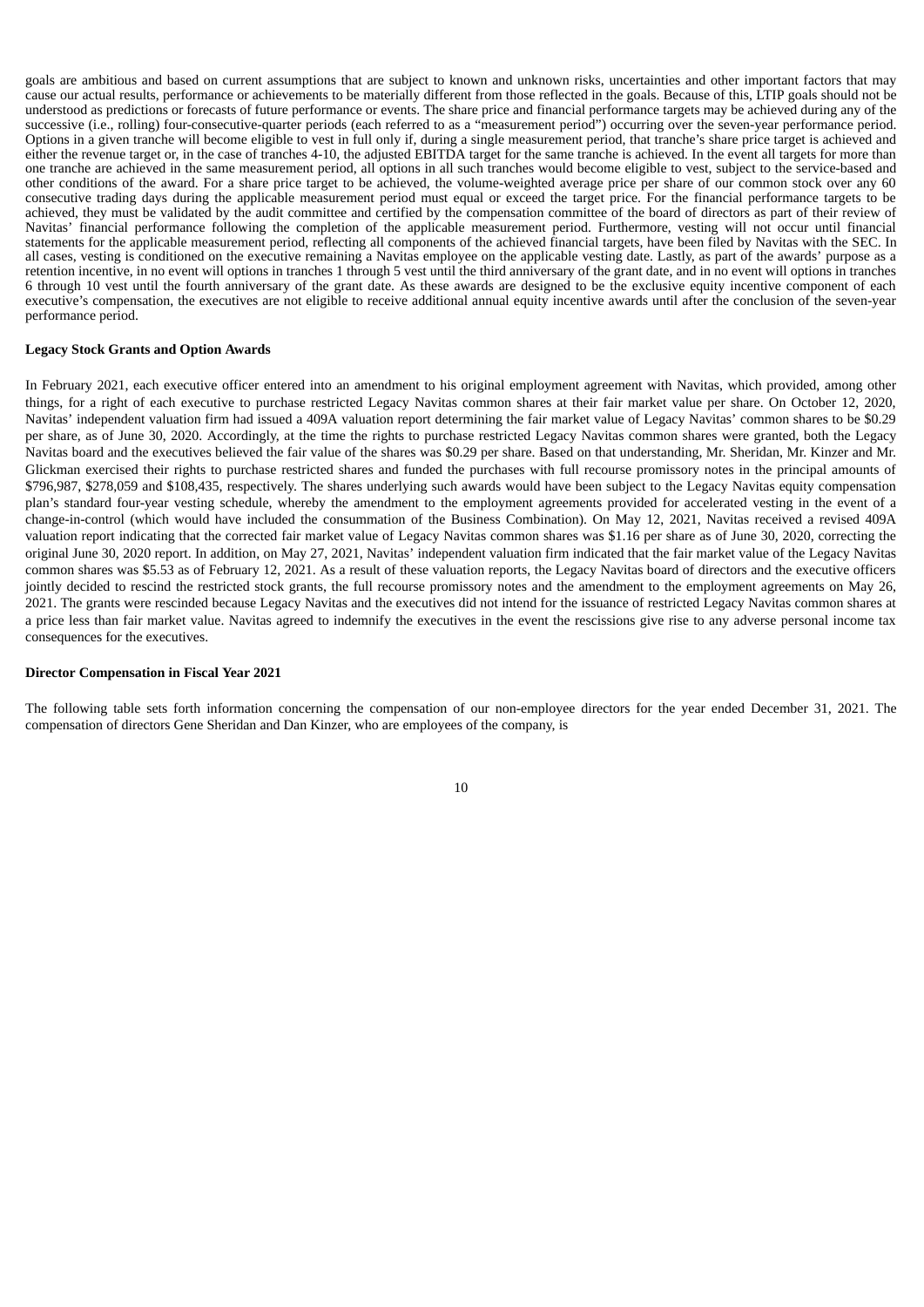fully reflected in the Summary Compensation Table and related discussion above. Mr. Sheridan and Mr. Kinzer do not receive additional compensation for their service as directors.

| Non-employee director | Fees earned or paid in<br>cash<br>(3)(1) | <b>Stock awards</b><br>(5)(2) | <b>Total</b><br>$($)$ |
|-----------------------|------------------------------------------|-------------------------------|-----------------------|
| Brian Long            | \$17,740                                 | \$140,000                     | \$157,740             |
| Richard Hendrix       | \$14,699                                 | \$140,000                     | \$154,699             |
| David Moxam           | \$14,192                                 | \$140,000                     | \$154,192             |
| Dipender Saluja       | \$11,151                                 | \$140,000                     | \$151,151             |
| Gary Wunderlich       | \$10,137                                 | \$140,000                     | \$150,137             |

(1) Reflects the total amount of annual fees for the applicable roles set forth in the table below, prorated for the period from the consummation of the Business Combination on October 19, 2021 to December 31, 2021. Cash fees are paid to nonemployee directors on a quarterly basis. The following components of non-employee director compensation were approved by the board of directors based on advice received from the company's compensation consultant.

| Component                                                     | <b>Fee Per Year</b> |
|---------------------------------------------------------------|---------------------|
| Non-employee director annual retainer                         | \$45,000            |
| Lead independent director                                     | \$20,000            |
| Audit committee member (chair paid 2x)                        | \$10,000            |
| Compensation committee member (chair paid 2x)                 | \$7,500             |
| Nominating and governance committee member (chair<br>paid 2x) | \$5,000             |

(2) Reflects the grant date fair value of awards of restricted stock units ("RSUs") granted on October 19, 2021 upon consummation of the Business Combination under the Navitas Semiconductor Corporation 2021 Equity Incentive Plan. Under Navitas' non-employee director compensation program, each non-employee director receives an annual grant of RSUs with an aggregate fair market value on the grant date of \$140,000, which vest in full on the first anniversary of the grant date. According, based on the closing price per share of our common stock on October 19, 2021 (\$13.38), each nonemployee director received a grant of 10,463 RSUs on that date.

#### <span id="page-12-0"></span>**Item 12. Security Ownership of Certain Beneficial Owners and Management and Related Stockholder Matters.**

The following table sets forth information known to us regarding the beneficial ownership of our common stock as of December 31, 2021 by:

- each person known to us to be the beneficial owner of more than five percent of the outstanding shares of common stock;
- each director and executive officer; and
- all directors and executive officers as a group.

Beneficial ownership is determined according to the rules of the SEC, which generally provide that a person has beneficial ownership of a security if the person possesses sole or shared voting or investment power over that security, including derivative securities that are convertible into or exercisable for the security within 60 days.

Unless otherwise indicated, we believe that all persons named in the table have sole voting and investment power with respect to all shares of common stock beneficially owned by them. Ownership percentages are based on 117,750,608 shares of common stock outstanding as of December 31, 2021, plus, separately as to each holder thereof and as noted below, shares underlying securities that were exercisable or would result in the receipt of shares by that holder within 60 days of December 31, 2021.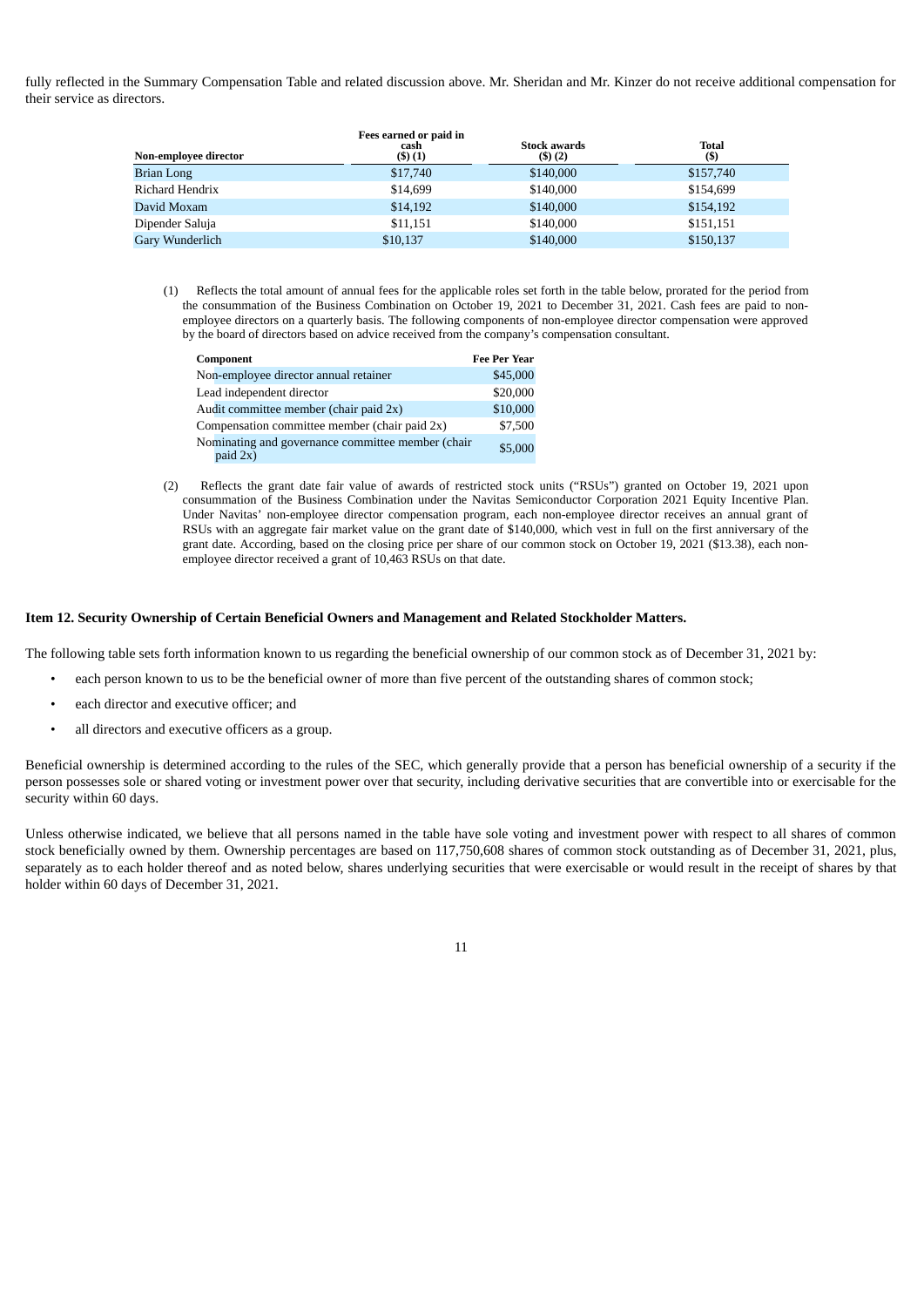| <b>Name of Beneficial Owner</b>                             | Number of<br>Shares | $%$ of<br><b>Class</b> |
|-------------------------------------------------------------|---------------------|------------------------|
| <b>Five percent stockholders:</b>                           |                     |                        |
| Atlantic Bridge III LP <sup>(1)</sup>                       | 9,866,500           | 8.4%                   |
| Capricorn-Libra Investment Group, LP <sup>(2)</sup>         | 9,616,879           | 8.2%                   |
| Live Oak Sponsor Partners II, LLC (3)                       | 9,481,667           | 7.8%                   |
| <b>Directors and executive officers:</b>                    |                     |                        |
| Gene Sheridan <sup>(4)</sup>                                | 4,860,588           | 4.1%                   |
| Dan Kinzer $(5)$                                            | 3,770,107           | 3.2%                   |
| Todd Glickman <sup>(6)</sup>                                | 910,356             | $\ast$                 |
| Richard Hendrix <sup>(7)</sup>                              | 9,510,950           | 7.9%                   |
| Brian Long $(1)$                                            | 9,866,500           | 8.4%                   |
| David Moxam $(8)$                                           | 1,596,472           | 1.4%                   |
| Dipender Saluja <sup>(2)</sup>                              | 9,616,879           | 8.2%                   |
| Gary Wunderlich <sup>(9)</sup>                              | 9,544,417           | 7.9%                   |
| All directors and executive officers as a group (8 persons) | 40,194,602          | 32.4%                  |

#### $\frac{1}{2}$ \* Less than 1%

- (1) Consists of 8,866,500 shares held by Atlantic Bridge III LP ("AB III") and 1,000,000 shares held by China Ireland Growth Technology Fund II, L.P. ("CIGTF II"), an affiliate of AB III. The general partner of AB III is Atlantic Bridge III GP Limited ("AB III GP"). The general partner of CIGTF II is China Ireland Growth Technology Fund II GP, L.P. ("CIGTF II GP"), whose general partner is China Ireland Growth Technology Fund II GP Limited ("CIGTF GP Limited"). Atlantic Bridge Services Limited ("ABSL") is a 50% shareholder in CIGTF GP Limited. Each of ABSL, AB III GP and CIGTF II GP Limited have common directors, some of whom are also shareholders in ABSL. Brian Long, a director of Navitas, is a shareholder in ABSL and is a director of each of AB III GP and CIGTF II GP Limited. The address of AB III, CIGTF II and AB III GP is 22 Fitzwilliam Square, Dublin 2, Ireland, and the address of CIGTF II GP, ABSL and CIGTF GP Limited is P.O. Box 309, Ugland House, Grand Cayman KY1-1104, Cayman Islands.
- (2) Consists of shares 66% of which are held by Capricorn-Libra Investment Group, LP ("CLIG") and 34% of which are held by Technology Impact Fund, LP ("TIF"). Capricorn-Libra Partners, LLC ("CLP") is the general partner of CLIG. Dipender Saluja, a director of Navitas, is the sole managing member of CLP and may be deemed to have beneficial ownership of the shares held by CLP. TIF Partners, LLC ("TIFP") is the general partner of TIF. TIFP is owned by Dipender Saluja (50%) and Ion Yadigaroglu (50%), who may be deemed to share beneficial ownership of the shares held by TIF. The business address of CLIG, TIF, CLP and TIFP is 250 University Avenue, Palo Alto, CA 94301.
- (3) Consists of (i) 6,315,000 shares held by Live Oak Sponsor Partners II, LLC ("Live Oak Sponsor") and (ii) 3,166,667 shares underlying private placement warrants to acquire common stock held by Live Oak Sponsor, which were exercisable within 60 days of December 31, 2021. Each of Mr. Hendrix and Mr. Wunderlich is a managing member of mLive Oak Sponsor and may be deemed to have shared beneficial ownership of the securities held by Live Oak Sponsor. The address of Live Oak Sponsor is 40 S. Main Street, No. 2550, Memphis, TN 38103.
- (4) Consists of (i) 2,266,044 shares held by The Eugene and Melissa Sheridan Trust, which are beneficially owned by Mr. Sheridan as trustee, (ii) 600,000 shares held by The Lolas Trust, which may be deemed to be beneficially owned by Mr. Sheridan and (iii) 1,994,544 shares underlying options that were exercisable within 60 days of December 31, 2021.
- (5) Consists of (i) 3,320,035 shares held directly and (ii) 450,072 shares underlying options that were exercisable within 60 days of December 31, 2021.
- (6) Consists of (i) 282,696 shares held directly, (ii) 547,200 shares underlying RSUs which vested on February 25, 2022 (as described in Note 6 to "Outstanding Equity Awards at 2021 Fiscal Year End," above) and (iii) 80,460 shares underlying options that were exercisable within 60 days of December 31, 2021.
- (7) Consists of (i) the shares and private placement warrants held by Live Oak Sponsor as described in Note 3 above, (ii) 4,283 shares held directly and (iii) 25,000 shares underlying publicly traded warrants held by an individual retirement account of Mr. Hendrix,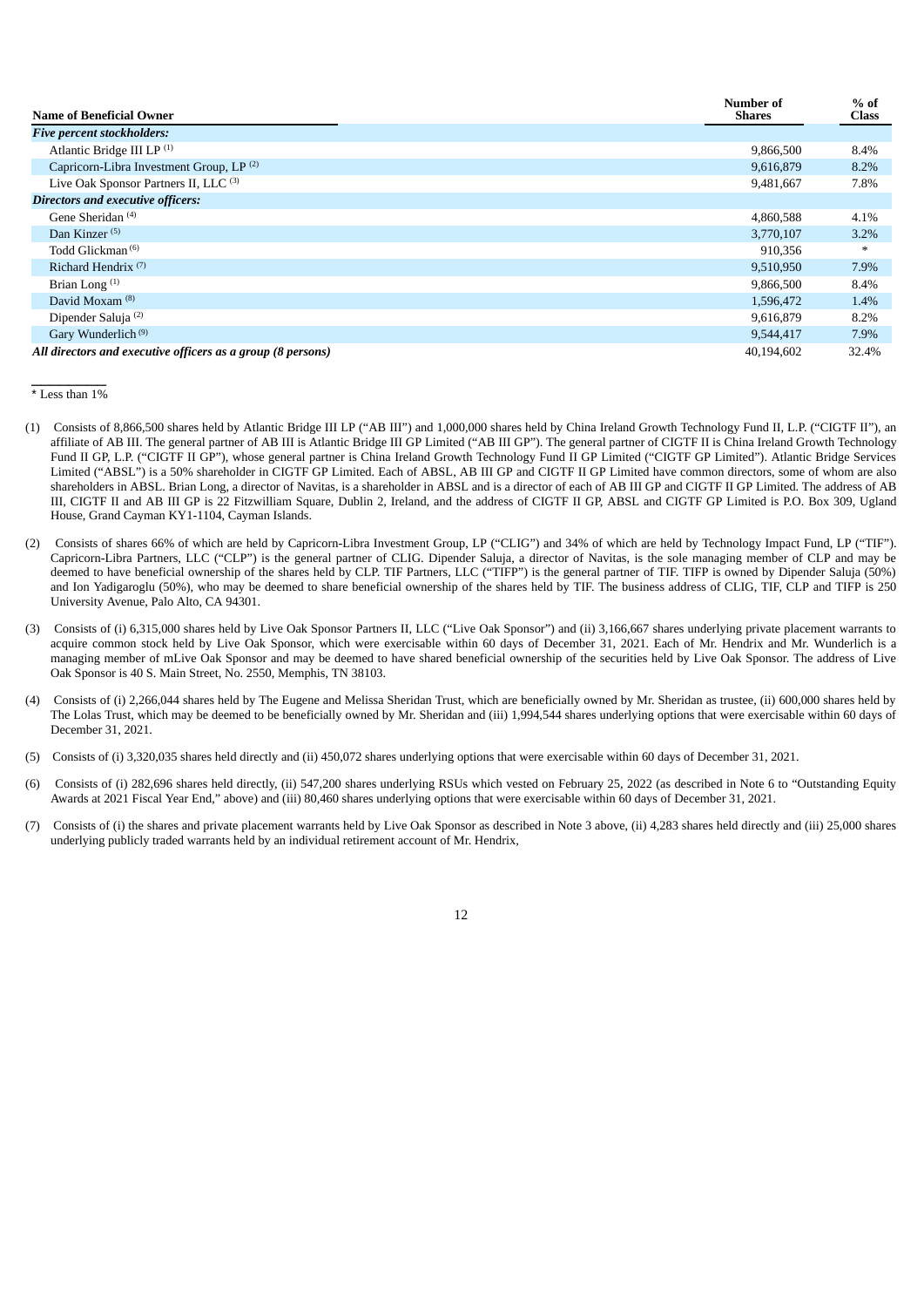which were exercisable within 60 days of December 31, 2021. Mr. Hendrix is a managing member of Live Oak Sponsor and may be deemed to have shared beneficial ownership of the securities held by Live Oak Sponsor.

- (8) Consists of (i) 103,765 shares held directly and (ii) 1,492,707 shares held by Manti Ventures, LLC. Mr. Moxam is a member of and Managing Partner of Manti Ventures, LLC and may be deemed to have shared beneficial ownership of the shares held by Manti Ventures, LLC.
- (9) Consists of (i) the shares and private placement warrants held by Live Oak Sponsor as described in Note 3 above, (ii) 12,750 shares held directly, (iii) 30,000 shares underlying publicly traded warrants held by trusts of which Mr. Wunderlich may be deemed to have beneficial ownership, (iv) 10,000 shares underlying publicly traded warrants held by an individual retirement account of Mr. Wunderlich and (v) 10,000 shares underlying publicly traded warrants held by a trust of which Mr. Wunderlich is a beneficiary (all of which warrants were exercisable within 60 days of December 31, 2021). Mr. Wunderlich is a managing member of Live Oak Sponsor and may be deemed to have shared beneficial ownership of the securities held by Live Oak Sponsor.

#### **Equity Compensation Plan Information**

The following table sets forth information concerning compensation plans under which equity securities were authorized for issuance as of December 31, 2021.

| <b>Plan Category</b>                                          | <b>Number of securities to</b><br>be issued upon exercise<br>of outstanding options,<br>warrants and rights<br>(a) | Weighted-average<br>exercise price per share<br>of outstanding options,<br>warrants and rights<br>(b) | <b>Number of securities</b><br>remaining available for future<br>issuance under equity<br>compensation plans (excluding<br>securities reflected in column<br>(a)) |
|---------------------------------------------------------------|--------------------------------------------------------------------------------------------------------------------|-------------------------------------------------------------------------------------------------------|-------------------------------------------------------------------------------------------------------------------------------------------------------------------|
| Equity compensation plans approved by security holders        | $15,800,050^{(1)}$                                                                                                 | $$0.51^{(2)}$$                                                                                        | $16,334,305^{(3)}$                                                                                                                                                |
| Equity compensation plans not approved by security<br>holders |                                                                                                                    |                                                                                                       |                                                                                                                                                                   |
| <b>Total</b>                                                  | 15,800,050                                                                                                         |                                                                                                       | 16,334,305                                                                                                                                                        |

(1) Consists of 11,274,706 shares underlying options and 4,525,344 shares underlying restricted stock units ("RSUs").

(2) Reflects the weighted-average exercise price of outstanding options only. RSUs are not assigned an exercise price.

(3) The Navitas Semiconductor Corporation 2021 Equity Incentive Plan provides for an annual increase in the maximum number of shares available for issuance under the plan, effective as of the first day of each fiscal year, in an amount equal to the lesser of (i) 4% of the number of shares of common stock outstanding as of the conclusion of the immediately preceding fiscal year or (ii) such amount, if any, as the board of directors may determine. Pursuant to this provision, 4,709,340 shares (not reflected in the table above) were added to the number of shares available for future issuance under the plan as of January 1, 2022.

#### <span id="page-14-0"></span>**Item 13. Certain Relationships and Related Person Transactions.**

The following is a description of each transaction since January 1, 2021 and each currently proposed transaction in which:

- we have been or are to be a participant;
- the amount involved exceeds or will exceed \$120,000; and
- any of our directors, executive officers or beneficial holders of more than 5% of our capital stock, or any immediate family member of, or person sharing the household with, any of these individuals (other than tenants or employees), had or will have a direct or indirect material interest.

### *Letter Agreements in Connection with Business Combination*

In connection with entering into the Business Combination Agreement, on May 6, 2021, Live Oak Acquisition Corp. II ("Live Oak") and the other parties thereto entered into letter agreements pursuant to which, among other things, the parties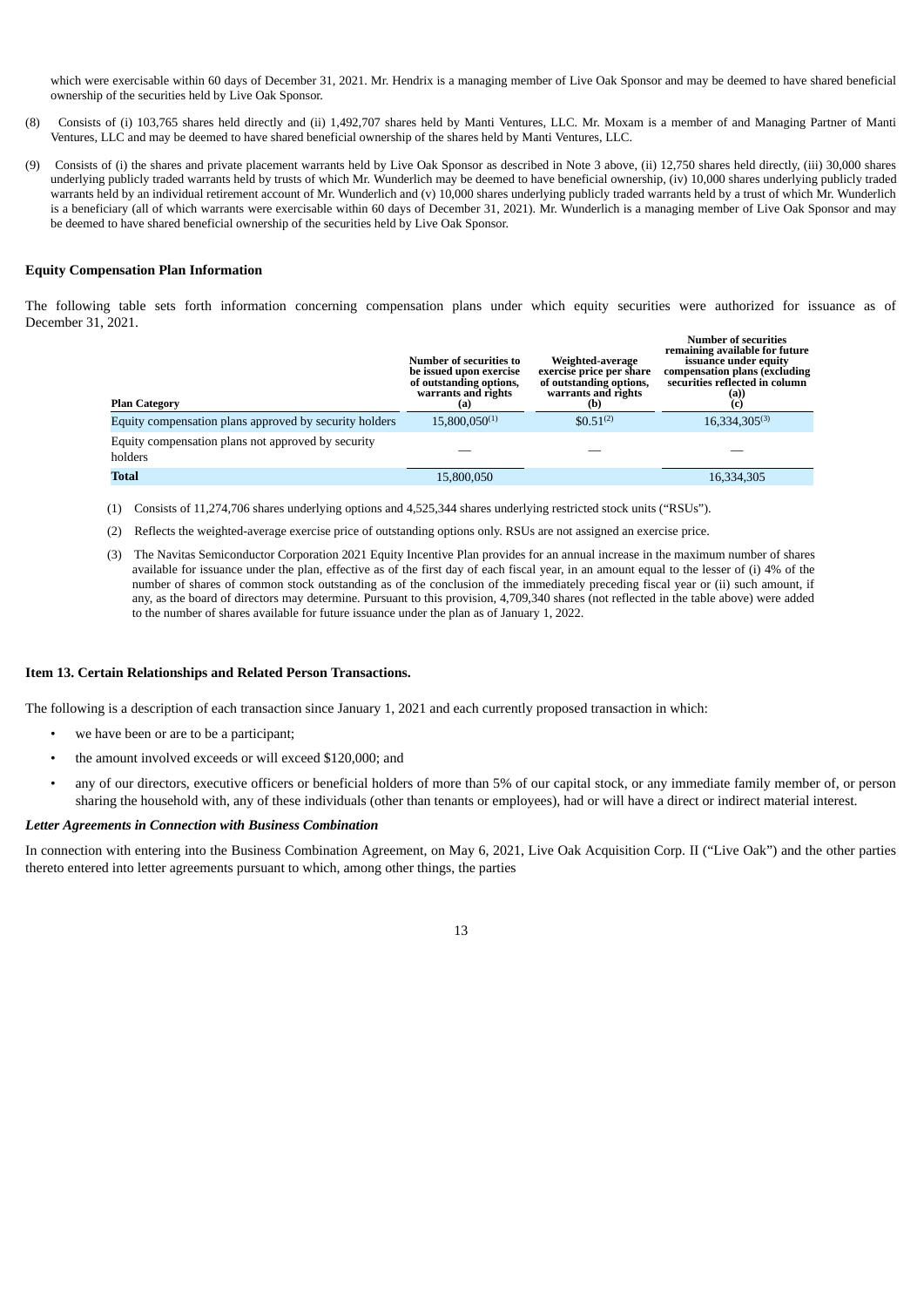thereto agreed to vote their shares of Live Oak's Class A Common Stock ("Live Oak Stock") in favor of the Business Combination Agreement and the other transactions contemplated by the Business Combination Agreement and not to redeem any shares of Live Oak Stock in connection with such stockholder approval. The letter agreements provided, among other things, that (a) 20% of the shares of shares held by Live Oak (which were converted into shares of Navitas common stock at the closing of the Business Combination (the "Closing") (the "Founders Stock")) will be subject to forfeiture and, even if released from such forfeiture restrictions may not be transferred until the earlier to occur of (i) one year after the Closing, (ii) if the reported closing price of our common stock equals or exceeds \$12.00 per share (as adjusted for stock splits, stock dividends, reorganizations, recapitalizations and the like) for any 20 trading days within any 30-trading day period commencing at least 150 days after the consummation of the Business Combination or (iii) the date on which Live Oak completed a liquidation, merger, capital stock exchange, reorganization or other similar transaction that results in all of its stockholders having the right to exchange their shares of common stock for cash, securities or other property and (b) 80% of the shares of Founders Stock may not be transferred until released from extended transfer restrictions (with such release being made in three equal tranches) after the Closing, subject to early release following the satisfaction of certain price targets of \$12.00, \$17.00 and \$20.00, which price targets are based upon the volume-weighted average closing sale price of one share of common stock for any 20 trading days within any 30 consecutive trading day period commencing at least 150 days after the Closing Date.

#### *Shareholder Tender and Support Agreement*

On May 6, 2021, Legacy Navitas and certain key Legacy Navitas shareholders entered into a Shareholder Tender and Support Agreement (the "Shareholder Support Agreement"), whereby the key Legacy Navitas shareholders agreed to promptly and irrevocably tender all of their Navitas Ireland shares subject to the Tender Offer to the Tender Offer and to vote all of their Navitas Delaware shares in favor of the approval and adoption of the Business Combination Agreement and the Merger. Additionally, each key Legacy Navitas shareholder agreed (i) not to transfer their Navitas Delaware shares and their Navitas Ireland shares (or enter into any arrangement with respect thereto) for a certain period of time or (b) to grant any proxy that is inconsistent with the proxy granted in the Shareholder Support Agreement.

Collectively, as of May 6, 2021, the key Legacy Navitas shareholders party to the Shareholder Support Agreement held more than 80% of the outstanding shares of capital stock of Legacy Navitas. Among others, Gene Sheridan, Dan Kinzer, Todd Glickman, The Eugene and Melissa Sheridan Trust, Atlantic Bridge III LP, MalibuIQ LLC, Technology Impact Fund, LP and Capricorn-Libra Investment Group were parties to the Shareholder Support Agreement. Gene Sheridan and Daniel Kinzer were members of the Legacy Navitas board and are current members of our board, Todd Glickman was and is our Interim Chief Financial Officer, The Eugene and Melissa Sheridan Trust, Atlantic Bridge III LP, Technology Impact Fund, LP, and Capricorn-Libra Investment Group, are current stockholders (and MalibuIQ LLC is a former stockholder) and affiliated with current members of our board.

#### *Lock-Up Agreements*

On May 6, 2021, Legacy Navitas, Live Oak and certain key Legacy Navitas shareholders entered into Lock-Up Agreements (each, a "Lock-Up Agreement"), whereby each of the key Legacy Navitas shareholders agreed not to sell or offer to sell Navitas securities beneficially owned by them following the Closing of the Business Combination for certain periods of time. Among others, Gene Sheridan, Dan Kinzer, Todd Glickman, The Eugene and Melissa Sheridan Trust, Atlantic Bridge III LP, MalibuIQ LLC, Technology Impact Fund, LP and Capricorn-Libra Investment Group are parties to Lock-Up Agreements. Gene Sheridan and Dan Kinzer are current members of our board, Todd Glickman is our Interim Chief Financial Officer, The Eugene and Melissa Sheridan Trust, Atlantic Bridge III LP, Technology Impact Fund, LP, and Capricorn-Libra Investment Group, are current stockholders (and MalibuIQ LLC is a former stockholder) and are affiliated with current members of our board.

In connection with the Business Combination, Live Oak entered into new employment agreements with each of the executive officers, effective upon and subject to the Closing of the Business Combination superseded their previous employment agreements. The new employment agreements provide for substantially the same terms as the prior employment agreements except that they do not include equity compensation elements or severance payments upon a change in control.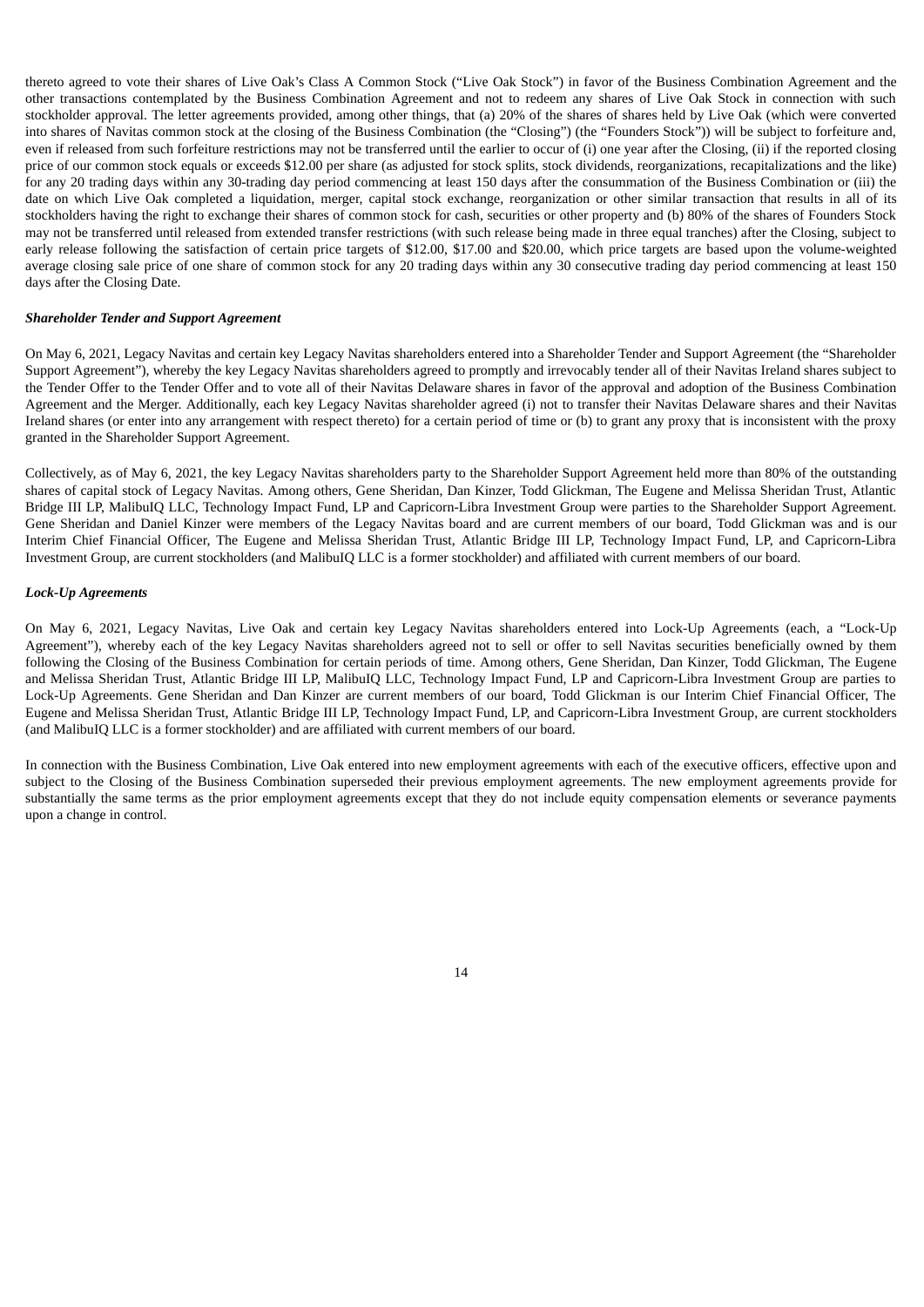#### *Indemnification Agreements*

Our current certificate of incorporation and bylaws, each of which became effective upon consummation of the Business Combination, contain provisions limiting the liability of executive officers and directors, and our bylaws provide that Navitas will indemnify each of our executive officers and directors to the fullest extent permitted under Delaware law.

In connection with the Business Combination, we entered into new indemnification agreements with all of our directors and executive officers and certain other key employees. The indemnification agreements provide that we will indemnify those persons against any and all expenses incurred by them because of their status as a director, executive officer or employee to the fullest extent permitted by Delaware law, our certificate of incorporation and our bylaws. In addition, the indemnification agreements provide that, to the fullest extent permitted by Delaware law, Navitas will advance all expenses incurred by those directors, executive officers and employees in connection with a legal proceeding involving their status as a director, executive officer or key employee.

The limitation of liability and indemnification provisions in our certificate of incorporation and bylaws may discourage stockholders from bringing a lawsuit against directors for breach of their fiduciary duties. They may also reduce the likelihood of derivative litigation against directors and officers, even though an action, if successful, might benefit the company and its stockholders. A stockholder's investment may decline in value to the extent we pay the costs of settlement and damage awards against directors and officers pursuant to these indemnification provisions.

In addition, Legacy Navitas agreed to indemnify Gene Sheridan, Dan Kinzer and Todd Glickman from any losses that may arise in connection with the rescission of certain awards discussed above under "Executive Compensation – Legacy Stock Grants and Option Awards."

#### *Purchase of Shares from Executive Officer*

On March 11, 2022, we purchased 66,829 shares of our common stock from Todd Glickman, Senior Vice President, Interim Chief Financial Officer and Treasurer, for \$8.23 per share or an aggregate purchase price of \$550,003. The transaction was undertaken solely for the purpose of satisfying certain tax obligations of Mr. Glickman, including tax obligations arising in connection with his exercise of options to purchase shares of Legacy Navitas prior to the Business Combination, as contemplated by the Lock-Up Agreement with Mr. Glickman described above under "Lock-Up Agreements." The sale was executed pursuant to an agreement entered into between Navitas and Mr. Glickman on March 4, 2022, which provided that (i) the sale was subject to the approval of our board of directors, (ii) the execution date of the sale would be the fifth trading day after the transaction was duly authorized by the board of directors and (iii) the purchase price would be equal to the closing price on the Nasdaq Stock Market on the trading day immediately preceding the execution date. Our board of directors authorized the transaction on March 6, 2022, hence the execution date was March 11, 2022 and the purchase price was equal to the closing price of our common stock on March 10, 2022. Following the sale Mr. Glickman held 763,067 shares of our common stock.

#### *Related Person Transaction Policy*

We have a written policy on related party transactions which applies to all directors, officers and employees. The policy provides for review and oversight requirements and related procedures with respect to transactions in which: (i) Navitas was, is or will be a participant; (ii) the amount involved exceeds \$120,000; and (iii) any related party had, has or will have a direct or indirect material interest. The policy defines "related party" to not only include parties set forth under the definitions contained in SEC rules but also to include additional parties such as controlled affiliates of the company. All related party transactions must be reviewed by our general counsel for potential conflict of interest situations and related matters on an ongoing basis. When review and oversight by the audit committee is required under the policy, the committee must be provided with the details of the transaction, including, but not limited to, the terms of the transaction, the business purpose of the transaction and the benefits to the company and to the other party. The policy seeks to ensure that all related party transactions are conducted at arm's-length, on terms that are fair to the company and in the best interests of Navitas and its stockholders.

## **Delinquent Section 16(a) Reports**

Section 16(a) of the Securities Exchange Act of 1934 requires Navitas' directors and executive officers, and persons who own more than 10% of the company's common stock, to file reports of ownership and changes in ownership of the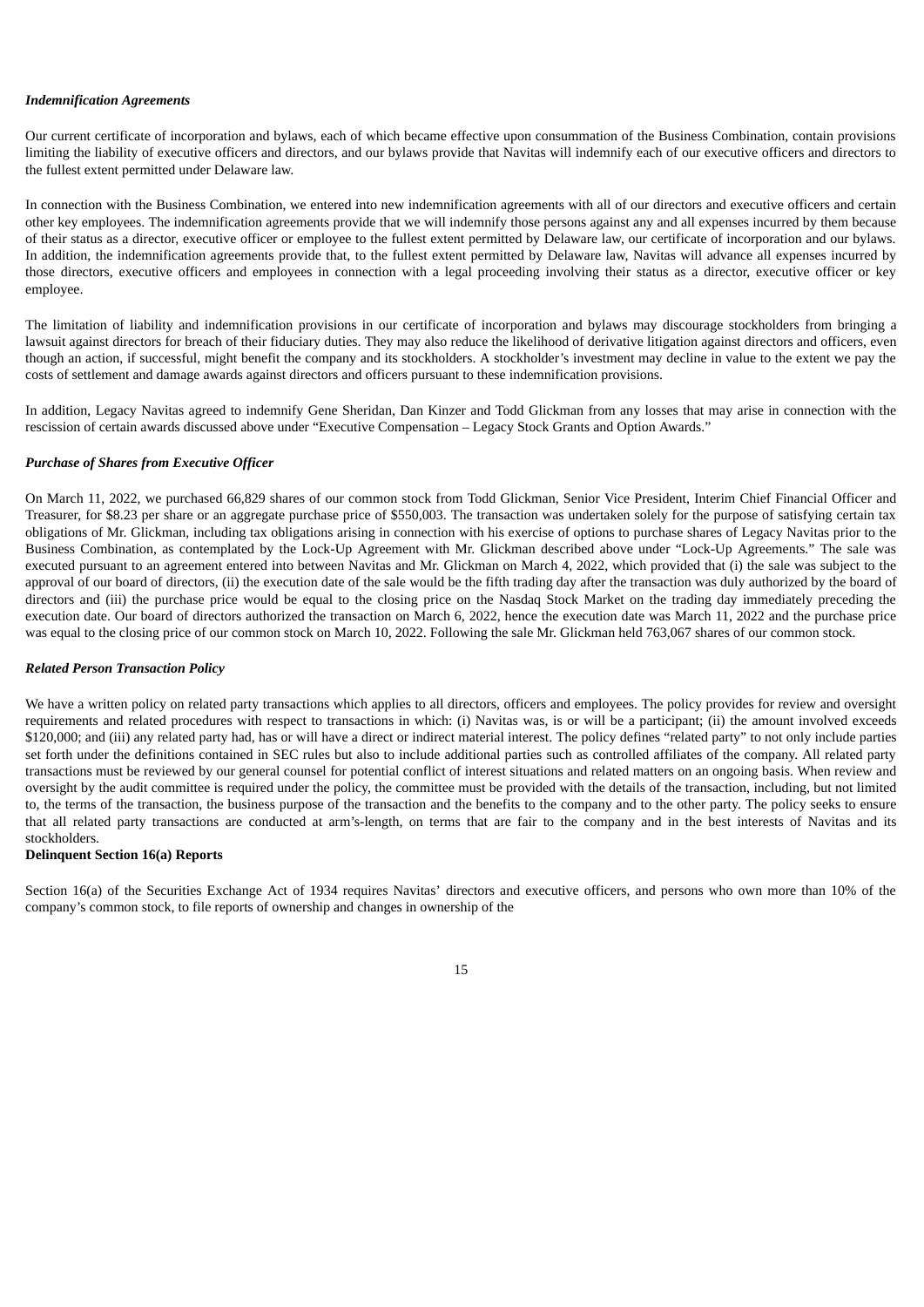common stock and other equity securities of the company with the Securities and Exchange Commission and the Nasdaq Stock Market. Based solely on our review of the copies of such reports received by the company, and any written representations that no other reports were required, we believe that all officers, directors and 10% stockholders complied with all applicable Section 16(a) filing requirements during fiscal year 2021, except as follows: (i) the initial Form 3 and Form 4 for Mr. Long, filed in connection with the consummation of the Business Combination, were filed after the applicable deadlines due to the need to obtain replacement SEC filing credentials; (ii) one report on Form 4 for Mr. Saluja was filed one day after the applicable deadline; and (iii) one report on Form 4 timely filed by Mr. Hendrix and one report on Form 4 timely filed by Mr. Wunderlich, each in connection with the consummation of the Business Combination, did not reflect awards of 10,463 restricted stock units (RSUs) to each of those directors on October 19, 2021 pursuant to our non-employee director compensation program. The respective reports have been amended to include those awards.

#### <span id="page-17-0"></span>**Item 14. Principal Accountant Fees and Services.**

Our independent registered public accounting firm is Deloitte & Touche LLP ("Deloitte"), Los Angeles, CA; Auditor Firm ID: 34.

Aggregate fees for professional services rendered to Navitas Semiconductor Corporation by Deloitte for the fiscal year ended December 31, 2021 were as follows:

| <b>Audit Fees</b>         | S  | 943.781   |
|---------------------------|----|-----------|
| <b>Audit Related Fees</b> |    | 252,848   |
| <b>Tax Fees</b>           |    | 36,751    |
| All Other Fees            |    |           |
| Total                     | \$ | 1,233,380 |

**Audit Fees**. Deloitte was engaged as our independent registered public accounting firms to audit our financial statements for the year ended December 31, 2021 and to perform services in connection with our registration statements.

**Audit Related Fees**. Consist of fees for assurance and related services that are reasonably related to the performance of the audit or review of the consolidated financial statements but are not reported in the prior paragraph. These fees are primarily related to public company transition matters.

**Tax Fees**. Consist of fees for tax compliance, tax advice, and tax planning.

**Auditor Independence**. The audit committee of our board of directors has considered the non-audit services provided by Deloitte and determined that the provision of such services had no effect on Deloitte's independence from Navitas.

#### **Audit Committee Pre-Approval Policy and Procedures.**

The audit committee must review and pre-approve all audit and non-audit services provided by Deloitte, and has adopted a Pre-Approval Policy. In conducting reviews of audit and non-audit services, the audit committee will determine whether the provision of such services would impair the auditor's independence. The term of any pre-approval is twelve months from the date of pre-approval, unless the audit committee specifically provides for a different period. Any proposed services exceeding pre-approved fee ranges or limits must be specifically pre-approved by the audit committee.

Requests or applications to provide services that require pre-approval by the audit committee must be accompanied by a statement of the independent auditors as to whether, in the auditor's view, the request or application is consistent with the SEC's and the Public Company Accounting Oversight Board's rules on auditor independence. Each pre-approval request or application must also be accompanied by documentation regarding the specific services to be provided.

<span id="page-17-1"></span>The audit committee has not waived the pre-approval requirement for any services rendered by Deloitte to the company. All of the services provided by Deloitte to Navitas described above were pre-approved by the audit committee.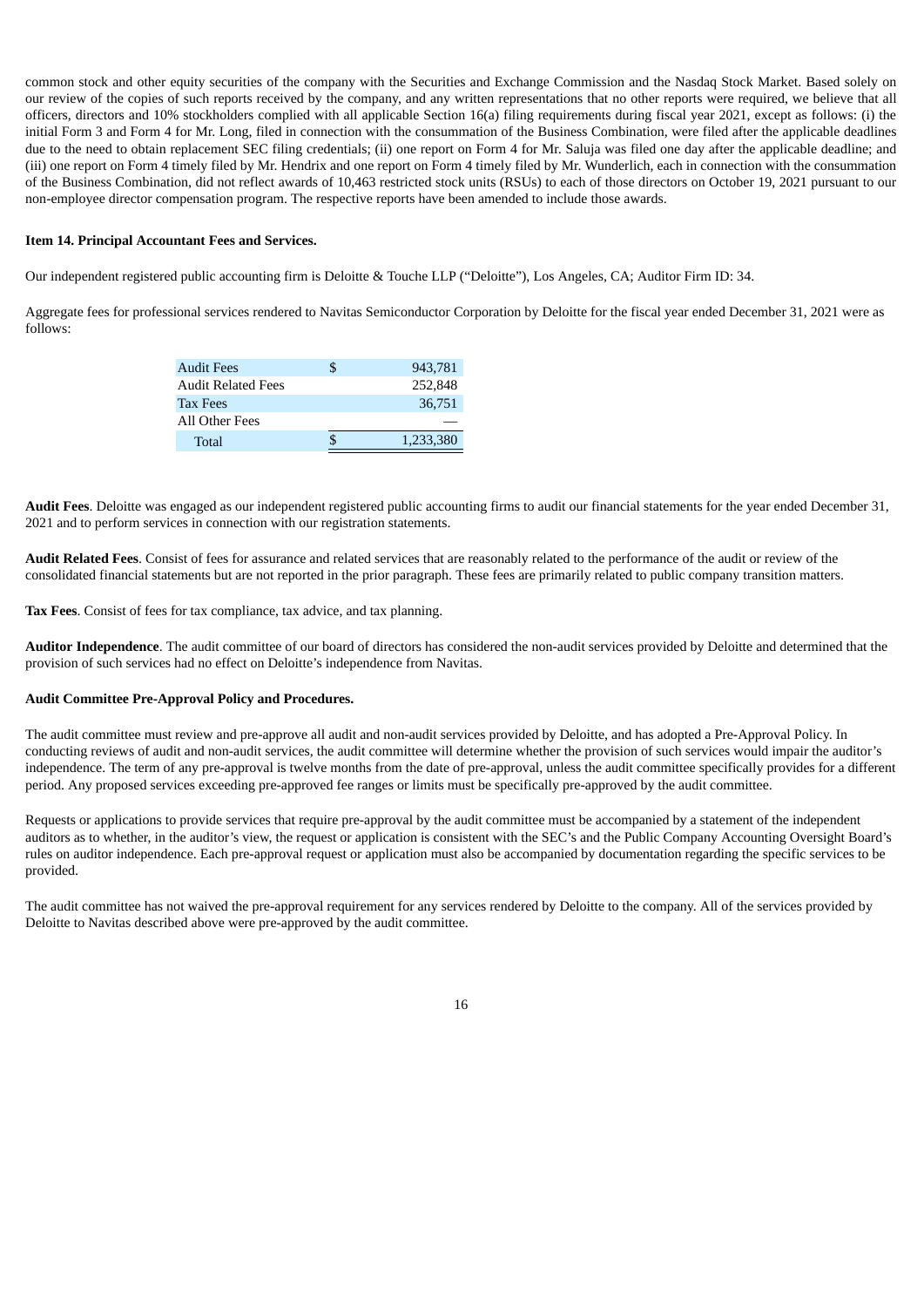**Part IV**

## <span id="page-18-0"></span>**Item 15. Exhibits and Financial Statement Schedules.**

(a) (1) *Financial Statements*. Financial statements included in this annual report are listed under Part II, Item 8 of the original annual report on Form 10- K filed on March 31, 2022.

(2) *Financial Statement Schedules*. Schedules not listed above have been omitted because they are not required, not applicable, or the required information is otherwise included.

(3) *Exhibits.* The exhibits listed below are or were previously filed or furnished, as applicable, as part of this annual report or are incorporated by reference as indicated.

## **EXHIBIT INDEX**

<span id="page-18-1"></span>

|                |                                                                                                                                                                                                                                                                                                           | <b>Incorporated by Reference</b> |            |                |                    |
|----------------|-----------------------------------------------------------------------------------------------------------------------------------------------------------------------------------------------------------------------------------------------------------------------------------------------------------|----------------------------------|------------|----------------|--------------------|
| <b>Exhibit</b> | <b>Description</b>                                                                                                                                                                                                                                                                                        | Form                             | File No.   | <b>Exhibit</b> | <b>Filing Date</b> |
| $2.1+$         | Business Combination Agreement and Plan of Reorganization, dated as of May 6, 2021,<br>among Live Oak Acquisition Corp. II, Live Oak Merger Sub Inc. and Navitas<br>Semiconductor Limited, including as domesticated in the State of Delaware as Navitas<br>Semiconductor Ireland, LLC ("Legacy Navitas") | $S-4$                            | 333-256880 | 2.1            | 6/8/2021           |
| 3.1            | Second Amended and Restated Certificate of Incorporation of Navitas Semiconductor<br>Corporation                                                                                                                                                                                                          | $8-K$                            | 001-39755  | 3.1            | 10/25/2021         |
| 3.2            | Amended and Restated Bylaws of Navitas Semiconductor Corporation                                                                                                                                                                                                                                          | $8-K$                            | 001-39755  | 3.2            | 10/25/2021         |
| $4.1^{#}$      | <b>Description of Registrant's Securities</b>                                                                                                                                                                                                                                                             |                                  |            |                |                    |
| 10.1+          | <b>Navitas Semiconductor Corporation 2021 Equity Incentive Plan</b>                                                                                                                                                                                                                                       | $8-K/A$                          | 001-39755  | 10.5           | 11/15/2021         |
| 10.2+          | Form of Restricted Stock Unit Agreement                                                                                                                                                                                                                                                                   | $8-K$                            | 001-39755  | 10.6           | 10/25/2021         |
| $10.3+$        | Form of Stock Option Agreement                                                                                                                                                                                                                                                                            | $8-K$                            | 001-39755  | 10.7           | 10/25/2021         |
| 10.4+          | Amended and Restated Navitas Semiconductor Limited 2020 Equity Incentive Plan                                                                                                                                                                                                                             | $S-4/A$                          | 333-256880 | 10.16          | 8/23/2021          |
| 10.5           | Warrant Agreement, dated December 2, 2020, between Live Oak Acquisition Corp. II<br>and Continental Stock Transfer & Trust Company, as warrant agent                                                                                                                                                      | $8-K$                            | 001-39755  | 4.1            | 12/8/2020          |
| 10.6           | Private Placement Warrants Purchase Agreement, dated December 2, 2020, between<br>Live Oak Acquisition Corp. II and Live Oak Sponsor Partners II, LLC                                                                                                                                                     | $8-K$                            | 001-39755  | 10.4           | 12/8/2020          |
| 10.7           | Registration Rights Agreement, dated December 2, 2020, among Live Oak Acquisition<br>Corp. II, Live Oak Sponsor Partners II, LLC and certain other security holders named<br>therein                                                                                                                      | $8-K$                            | 001-39755  | 10.3           | 12/8/2020          |
| 10.8           | Administrative Support Agreement, dated December 2, 2020, between Live Oak<br>Acquisition Corp. II and Live Oak Sponsor Partners II, LLC                                                                                                                                                                  | $8-K$                            | 001-39755  | 10.5           | 12/8/2020          |
| 10.9           | Promissory Note, dated August 12, 2020, issued to Live Oak Sponsor Partners II, LLC                                                                                                                                                                                                                       | $S-1$                            | 333-249854 | 10.2           | 11/4/2020          |
| 10.10+         | Form of Indemnification Agreement                                                                                                                                                                                                                                                                         | $8-K$                            | 001-39755  | 10.4           | 10/25/2021         |
| 10.11          | Shareholder Tender and Support Agreement, dated as of May 6, 2021, among Live Oak<br>Acquisition Corp. II, Legacy Navitas and certain equity holders of Legacy Navitas                                                                                                                                    | $8-K$                            | 001-39755  | 10.1           | 5/7/2021           |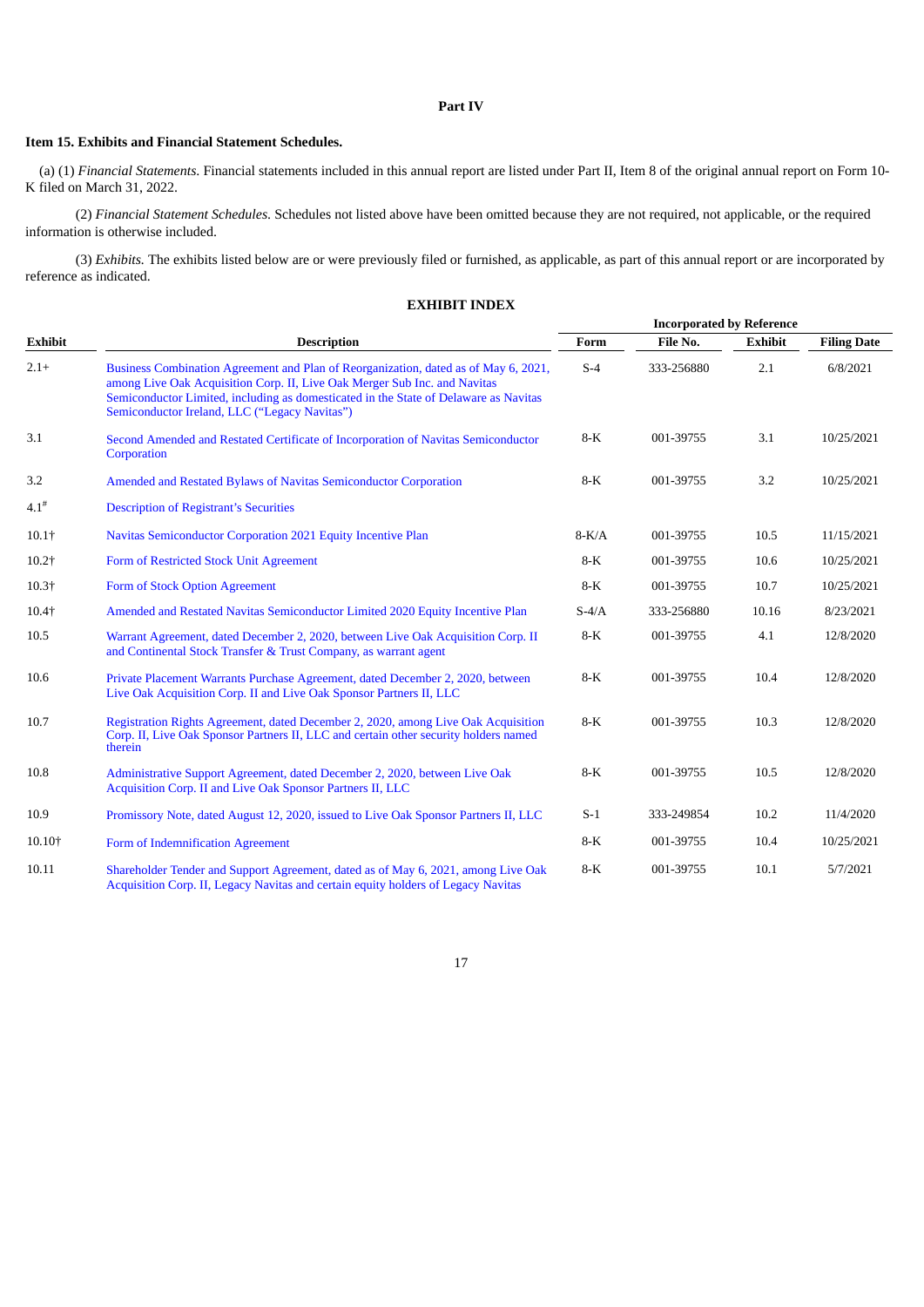|                |                                                                                                                                                                    | <b>Incorporated by Reference</b> |            |                |                    |
|----------------|--------------------------------------------------------------------------------------------------------------------------------------------------------------------|----------------------------------|------------|----------------|--------------------|
| <b>Exhibit</b> | <b>Description</b>                                                                                                                                                 | Form                             | File No.   | <b>Exhibit</b> | <b>Filing Date</b> |
| 10.12          | Lock-Up Agreement (Management), dated as of May 6, 2021, among Live Oak<br>Acquisition Corp. II, Legacy Navitas and certain equity holders of Legacy Navitas       | $8-K$                            | 001-39755  | 10.2           | 5/7/2021           |
| 10.13          | Lock-Up Agreement (VPs), dated as of May 6, 2021, among Live Oak Acquisition<br>Corp. II, Legacy Navitas and certain equity holders of Legacy Navitas              | $8-K$                            | 001-39755  | 10.3           | 5/7/2021           |
| 10.14          | Lock-Up Agreement (Non-Management), dated as of May 6, 2021, among Live Oak<br>Acquisition Corp. II, Legacy Navitas and certain equity holders of Legacy Navitas   | $8-K$                            | 001-39755  | 10.4           | 5/7/2021           |
| 10.15          | Letter Agreement, dated December 2, 2020, among Live Oak Acquisition Corp. II, its<br>officers and directors and Live Oak Sponsor Partners II, LLC                 | $8-K$                            | 001-39755  | 10.1           | 12/8/2020          |
| 10.16          | Investment Management Trust Agreement, dated December 2, 2020, between Live Oak<br>Acquisition Corp. II and Continental Stock Transfer & Trust Company, as trustee | $8-K$                            | 001-39755  | 10.2           | 12/8/2020          |
| 10.17          | Sponsor Letter Agreement, dated May 6, 2021, between Live Oak Acquisition Corp. II<br>and Live Oak Sponsor Partners II, LLC                                        | $8-K$                            | 001-39755  | 10.5           | 5/7/2021           |
| 10.18+         | Form of Indemnity Agreement                                                                                                                                        | $S-1/A$                          | 333-249854 | 10.8           | 11/18/2020         |
| 10.19          | Amendment to Letter Agreement, dated May 6, 2021. among Live Oak Acquisition<br>Corp. II, its officers and directors and Live Oak Sponsor Partners II, LLC         | $8-K$                            | 001-39755  | 10.5           | 5/7/2021           |
| 10.20+         | Employment Agreement of Gene Sheridan, dated as of May 6, 2021                                                                                                     | $S-4/A$                          | 333-256880 | 10.14          | 8/23/2021          |
| 10.21+         | Employment Agreement of Daniel Kinzer, dated as of May 6, 2021                                                                                                     | $S-4/A$                          | 333-256880 | 10.15          | 8/23/2021          |
| 10.22+         | Employment Agreement of Todd Glickman, dated as of May 6, 2021                                                                                                     | $8-K$                            | 001-39755  | 10.2           | 10/25/2021         |
| 10.23          | Backstop Agreement, dated as of August 20, 2021, among Live Oak Acquisition Corp.<br>II, Live Oak Sponsor Partners II, LLC and Encompass Capital Advisors LLC      | $S-4/A$                          | 333-256880 | 10.17          | 8/23/2021          |
| 10.24          | Form of PIPE Subscription Agreement                                                                                                                                | $8-K$                            | 001-39755  | 10.6           | 5/7/2021           |
| 10.25          | Sponsor Letter Agreement, dated October 6, 2021, among Live Oak Sponsor Partners<br>II, LLC, Live Oak Acquisition Corp. II and Navitas Semiconductor Limited       | $8-K$                            | 001-39755  | 10.3           | 10/7/2021          |
| 10.26          | Forward Purchase Agreement, dated October 6, 2021, between ACM AART VII A<br>LLC and Live Oak Acquisition Corp. II                                                 | $8-K$                            | 001-39755  | 10.2           | 10/7/2021          |
| $21.1^{#}$     | <b>List of Subsidiaries</b>                                                                                                                                        |                                  |            |                |                    |
|                |                                                                                                                                                                    |                                  |            |                |                    |

- 23.1 [Consent of Deloitte & Touche LLP](https://www.sec.gov/Archives/edgar/data/0001821769/000162828022008077/exhibit231-consentofdeloit.htm)  $23.1$ <sup>#</sup>
- [Power of Attorney](https://www.sec.gov/ix?doc=/Archives/edgar/data/0001821769/000162828022008077/nvts-20211231.htm#i3b173baa171641d0811ab1bc1a479fbe_181)  $24.1^{\#}$
- 31.1\* Section 302 Certification of the Chief Executive Officer
- 31.2\* Section 302 Certification of the Chief Financial Officer
- 32.1<sup>#</sup> [Certification of the Chief Executive Officer pursuant to 18 U.S.C. 1350, as adopted](https://www.sec.gov/Archives/edgar/data/0001821769/000162828022008077/exhibit321-ceo906cert.htm) pursuant to Section 906 of the Sarbanes-Oxley Act of 2002  $32.1^{\#}$
- 32.2<sup>#</sup> [Certification of the Chief Financial Officer pursuant to 18 U.S.C. 1350, as adopted](https://www.sec.gov/Archives/edgar/data/0001821769/000162828022008077/exhibit322-cfo906cert.htm) pursuant to Section 906 of the Sarbanes-Oxley Act of 2002  $32.2$ #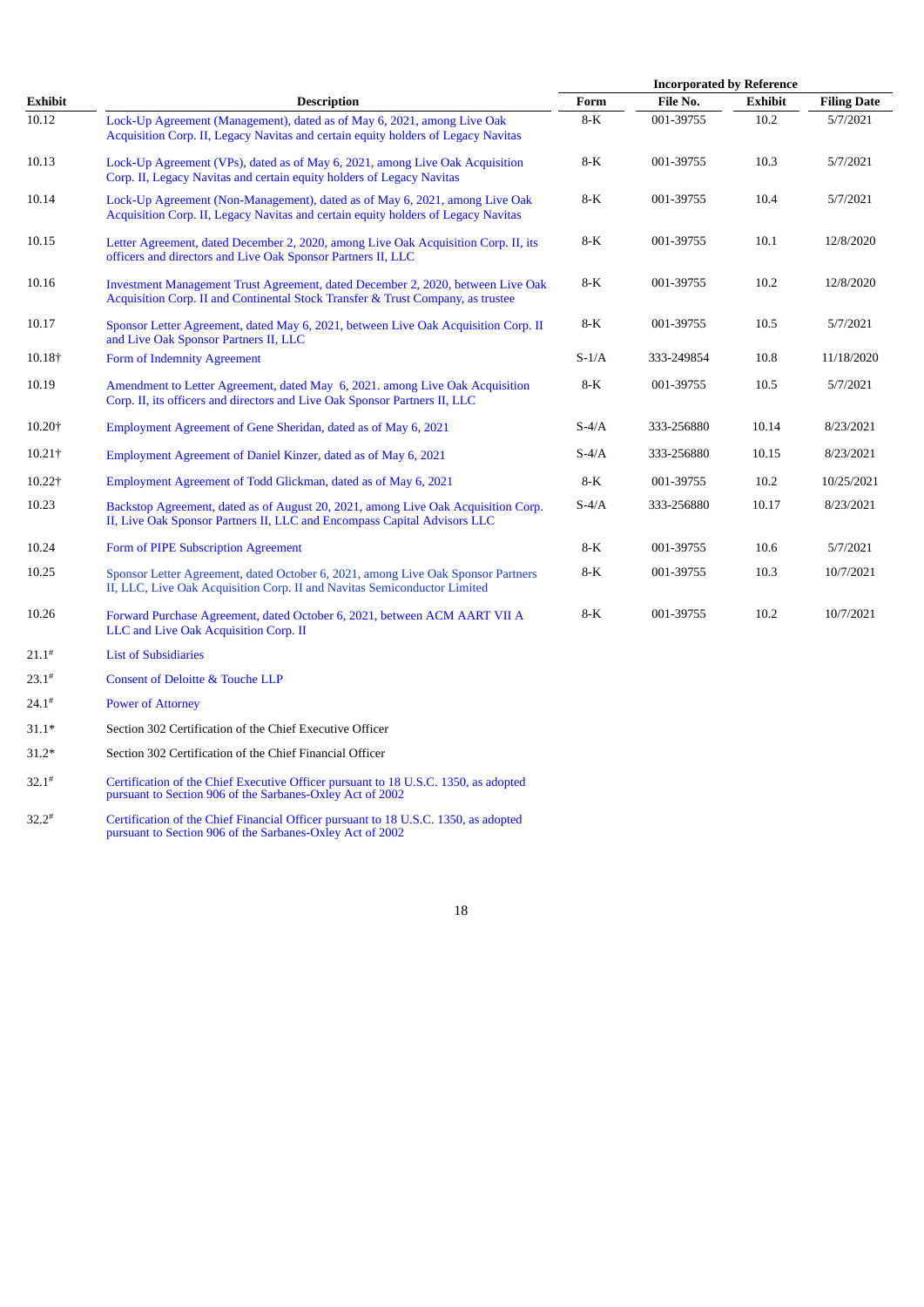|                |                                                             | <b>Incorporated by Reference</b> |          |         |                    |
|----------------|-------------------------------------------------------------|----------------------------------|----------|---------|--------------------|
| <b>Exhibit</b> | <b>Description</b>                                          | Form                             | File No. | Exhibit | <b>Filing Date</b> |
| $104*$         | Cover Page Interactive Data File (formatted as Inline XBRL) |                                  |          |         |                    |

\_\_\_\_\_\_\_\_\_\_\_\_\_\_\_\_\_\_\_\_\_\_\_\_\_\_\_\_\_\_\_\_\_\_\_\_\_\_\_\_\_\_\_\_\_ † Management contract or compensatory arrangement.

\* Filed herewith.

<span id="page-20-0"></span>+ Pursuant to Regulation S-K Item 601(a)(5), the registrant will provide certain omitted exhibits and schedules to the SEC or its staff upon request.

<sup>#</sup> Previously included in the registrant's Form 10-K filed on March 31, 2022.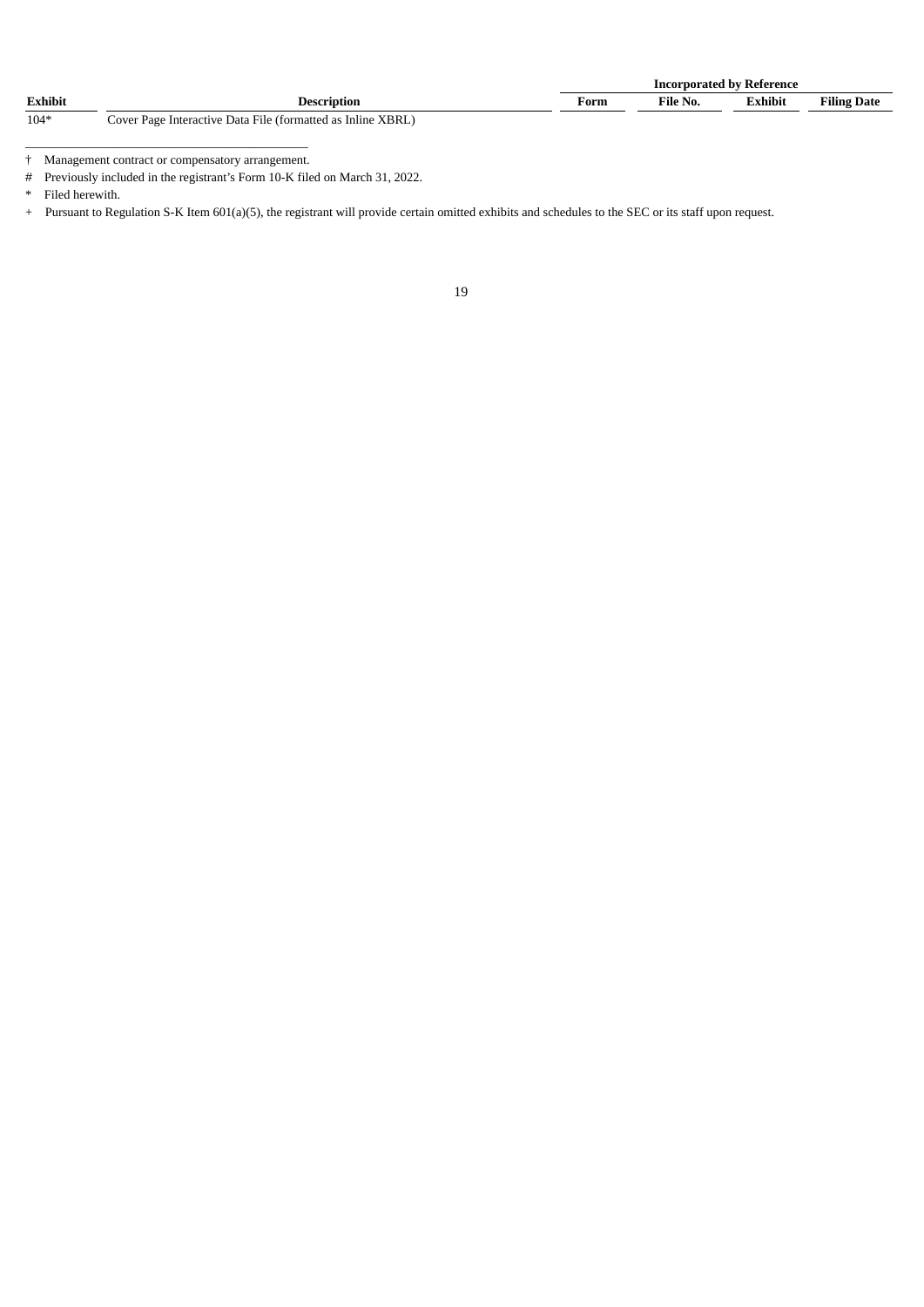## **SIGNATURES**

Pursuant to the requirements of Section 13 or 15(d) of the Securities Exchange Act of 1934, the registrant has duly caused this report to be signed on its behalf by the undersigned, thereunto duly authorized.

> NAVITAS SEMICONDUCTOR CORPORATION

By: /s/ Gene Sheridan Gene Sheridan President and Chief Executive Officer

Date: May 2, 2022

Pursuant to the requirements of the Securities Exchange Act of 1934, this report has been signed below by the following persons on behalf of the registrant and in the capacities and on the dates indicated.

| <b>Signature</b>                   | Title                                                                                                   | <b>Date</b> |
|------------------------------------|---------------------------------------------------------------------------------------------------------|-------------|
| /s/ Gene Sheridan<br>Gene Sheridan | President, Chief Executive Officer and Director<br>(principal executive officer)                        | May 2, 2022 |
| /s/ Todd Glickman<br>Todd Glickman | Sr. V.P., Interim Chief Financial Officer and Treasurer<br>(principal financial and accounting officer) | May 2, 2022 |
| $\ast$<br>Daniel Kinzer            | Chief Operating Officer, Chief Technology Officer<br>and Director                                       | May 2, 2022 |
| ∗<br>Richard J. Hendrix            | <b>Director</b>                                                                                         | May 2, 2022 |
| ∗<br><b>Brian Long</b>             | <b>Director</b>                                                                                         | May 2, 2022 |
| $\ast$<br>David Moxam              | <b>Director</b>                                                                                         | May 2, 2022 |
| ∗<br>Dipender Saluja               | <b>Director</b>                                                                                         | May 2, 2022 |
| $\ast$<br>Gary K. Wunderlich, Jr.  | <b>Director</b>                                                                                         | May 2, 2022 |

\*By: /s/ Paul D. Delva Paul D. Delva, *as attorney-in-fact*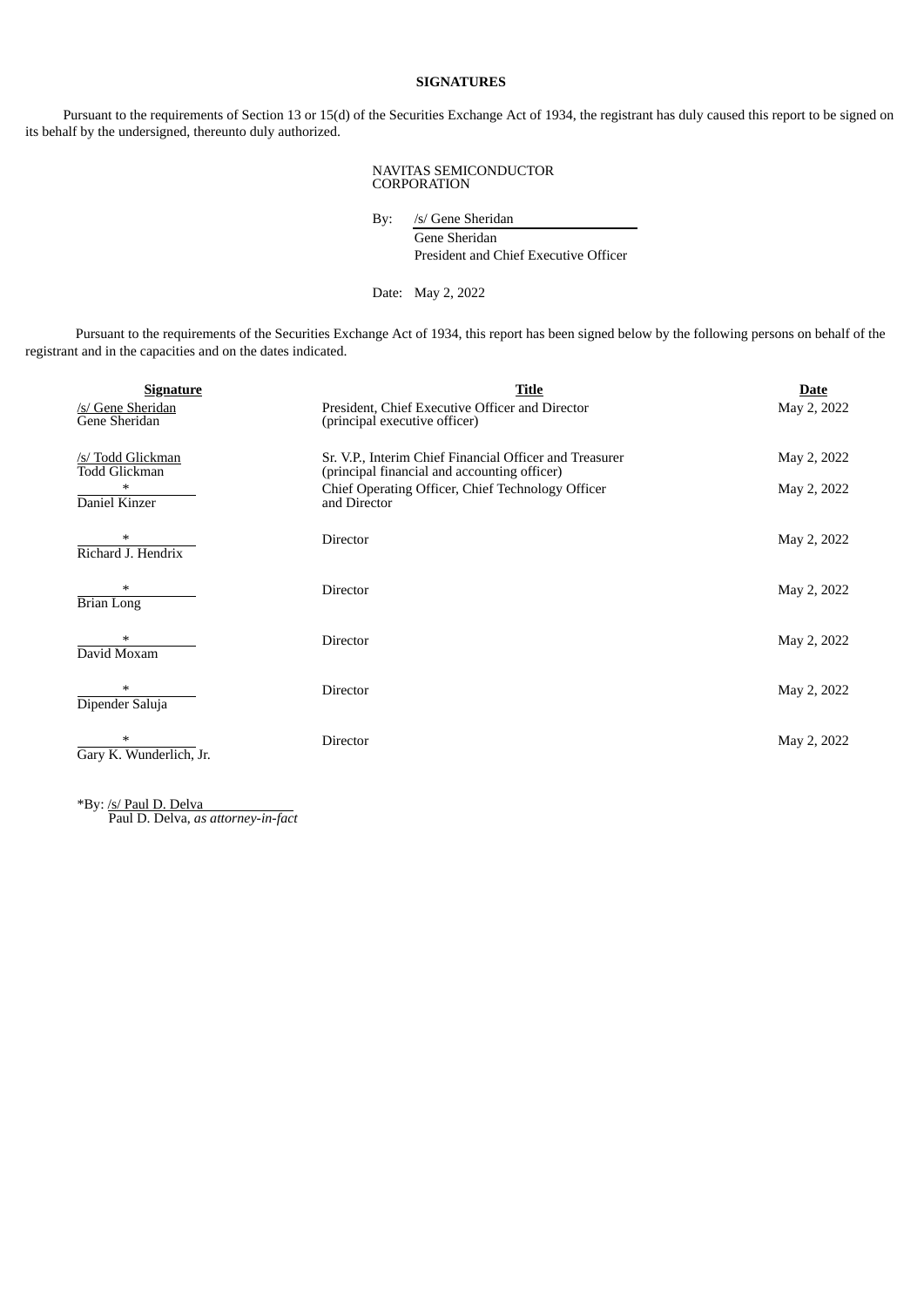#### **CERTIFICATION PURSUANT TO RULES 13a-14(a) AND 15d-14(a) UNDER THE SECURITIES EXCHANGE ACT OF 1934, AS ADOPTED PURSUANT TO SECTION 302 OF THE SARBANES-OXLEY ACT OF 2002**

I, Gene Sheridan, certify that:

- 1. I have reviewed this amendment no. 1 to the annual report on Form 10-K for the fiscal year ended December 31, 2021 of Navitas Semiconductor Corporation; and
- 2. Based on my knowledge, this report does not contain any untrue statement of a material fact or omit to state a material fact necessary to make the statements made, in light of the circumstances under which such statements were made, not misleading with respect to the period covered by this report;

Date: May 2, 2022 /s/ Gene Sheridan Gene Sheridan President and Chief Executive Officer (principal executive officer)